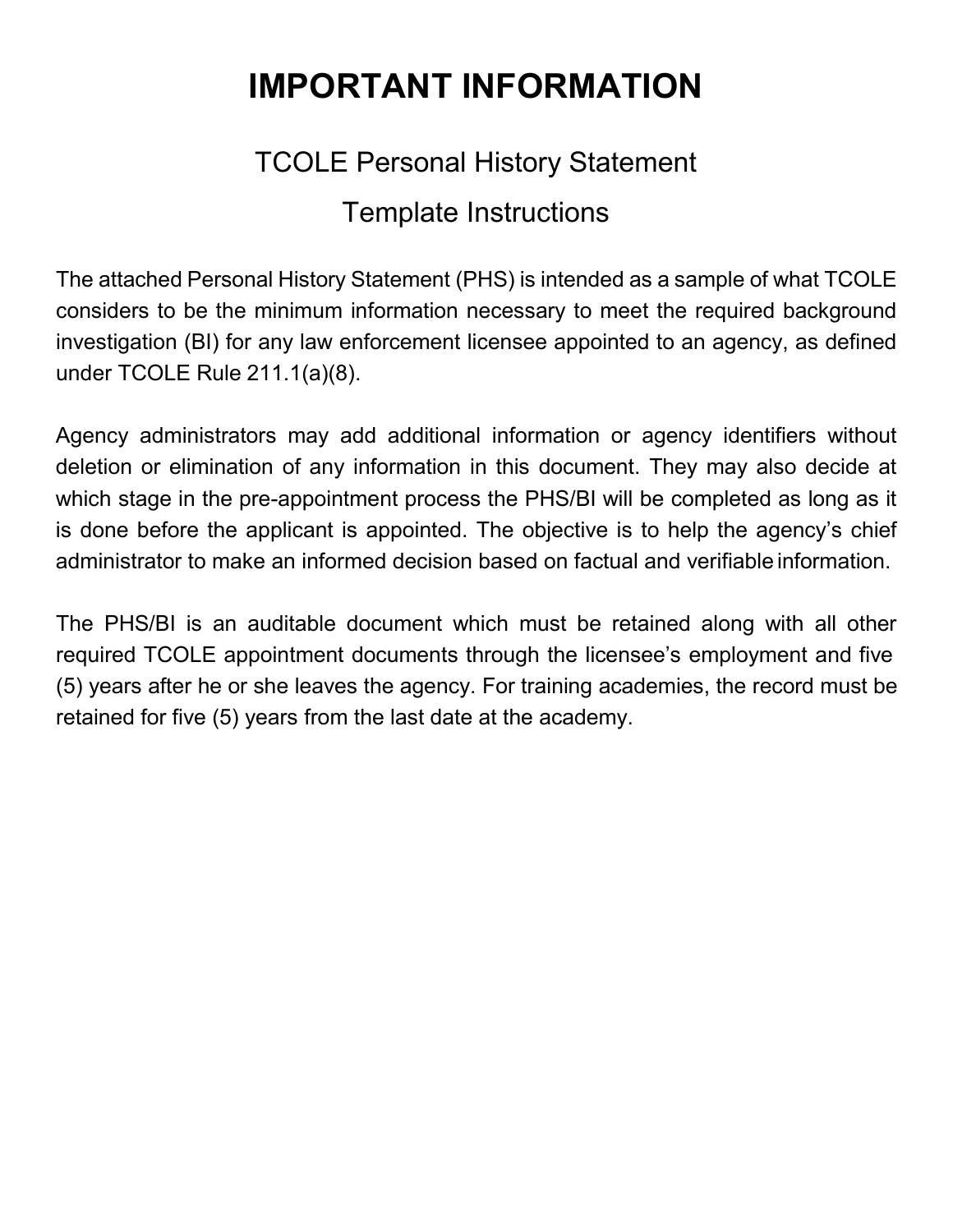# **TEXAS COMMISSION ON LAW ENFORCEMENT**

# **TCOLE**

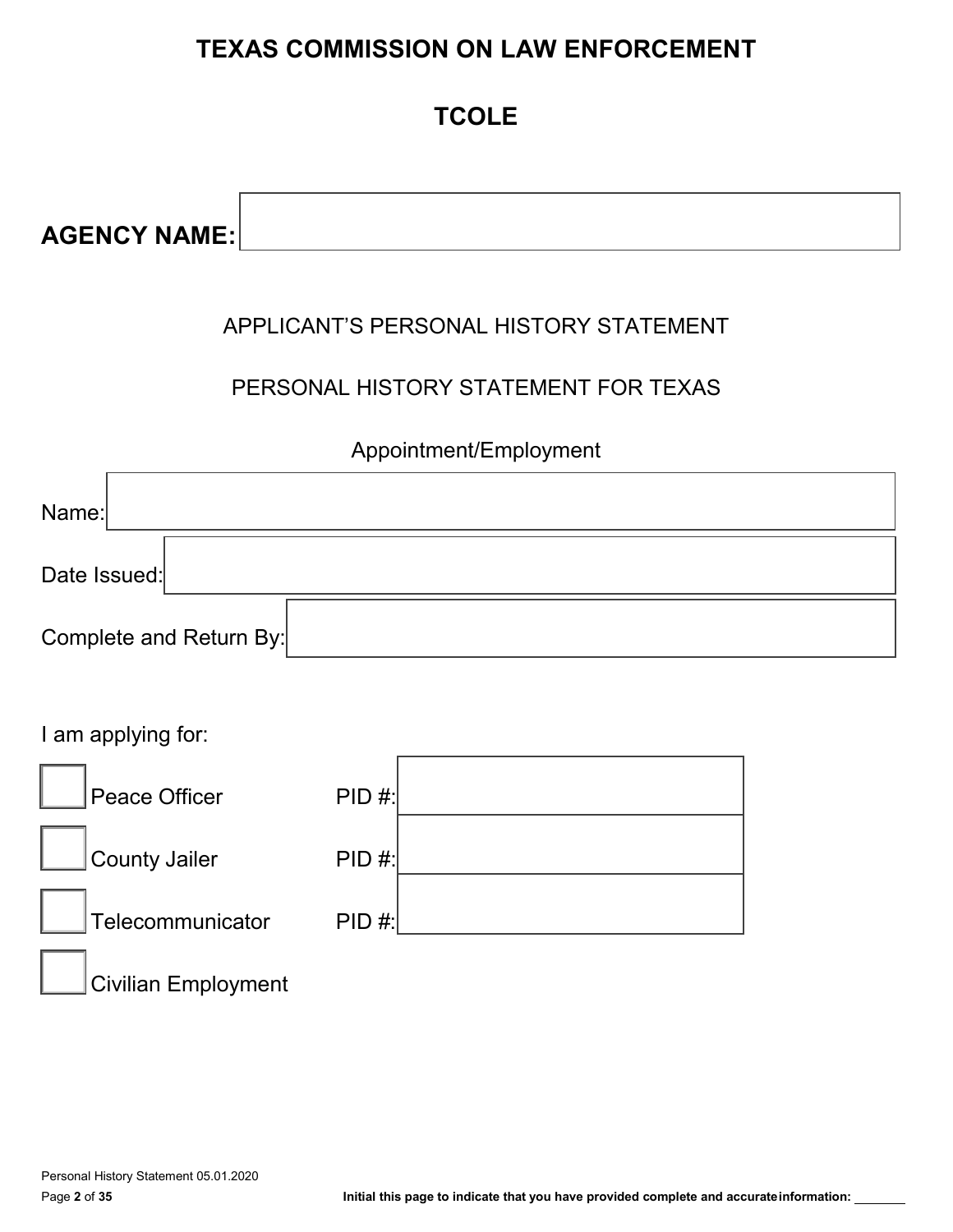# **Personal History Statement Instructions**

Employees are exposed to confidential and law enforcement sensitive information. A thorough background investigation is required to properly evaluate the suitability of applicants for employment with the agency. Although it is an achievement to reach the background phase of the hiring process, this is still a competitive process and does not, in any way, guaranty selection.

These instructions are provided as a guide to assist you in properly completing your Personal History Statement. It is essential that the information is accurate in all respects, so please read all instructions carefully before proceeding. The Personal History Statement will be used as a basis for a background investigation that will determine your eligibility for becoming an employee.

- 1. Your application must be printed legibly in BLACK INK by the applicant or typed. Answer all questions truthfully and accurately.
- 2. If a question is not applicable to you, enter  $N/A$  in the space provided.
- 3. Avoid errors by reading the directions carefully before making any entries on the form. Be sure your information is accurate and in proper sequence before you begin.
- 4. You are responsible for obtaining correct and full addresses. If you are not sure of an address, personally verify before making that entry on this history statement. Errors will not be viewed favorably. ALL ADDRESSES MUST BE COMPLETE WITH ZIP CODES.
- 5. If you need additional space for your answers, attach additional sheets as needed. Be sure to indicate what question number and page this refers to.
- 6. An accurate and complete form will help expedite your investigation. Omissions or falsifications will result in disqualification.
- 7. You are responsible for furnishing any changes and/or updating your application as needed, such as address changes or telephone changes in writing.
- 8. Any candidate submitting an incomplete application WILL NOT BE CONSIDERED FOR EMPLOYMENT. Your application will be evaluated on completeness and neatness.
- 9. All documents requested must be submitted with the application (photocopies are acceptable in most cases*).* Required documents vary according to the position being sought and the history of the applicant. Hiring agency *please check off documents required– modify list as necessary*.

Completed Personal History Statement

Copy of your Social Security card

Original certified copy of your birth certificate (no photocopy)

Copy of your valid Texas driver license or a copy of another State's driver license (applicant must possess a valid Texas driver license prior to being offered employment)

Copy of your High School diploma or GED certificate or an honorable discharge from the armed forces of the United States after at least twenty-four months of active service

Sealed original certified copy of your college transcript (no photo copy)

Photocopy of your college diploma

Copy of your Peace Officer Certificate from your police academy (Peace Officer Applicants Only)

Copy of your Texas peace officer license & all training certificates awarded to you (Peace Officer Applicants Only)

Copy of your DD-214 and/or other military discharge documents (if applicable)

Original certified copy of your Naturalization papers, if applicable (no photo copy)

Copy of current proof of automobile liability insurance

Copy of a TCOLE approved Firearms Qualifications within the last 12 months

- 10. If you have questions, please contact your assigned background investigator.
- 11. When submitting the completed documents, please place them in a sealed envelope marked 'Personal and Confidential' to your assigned background investigator.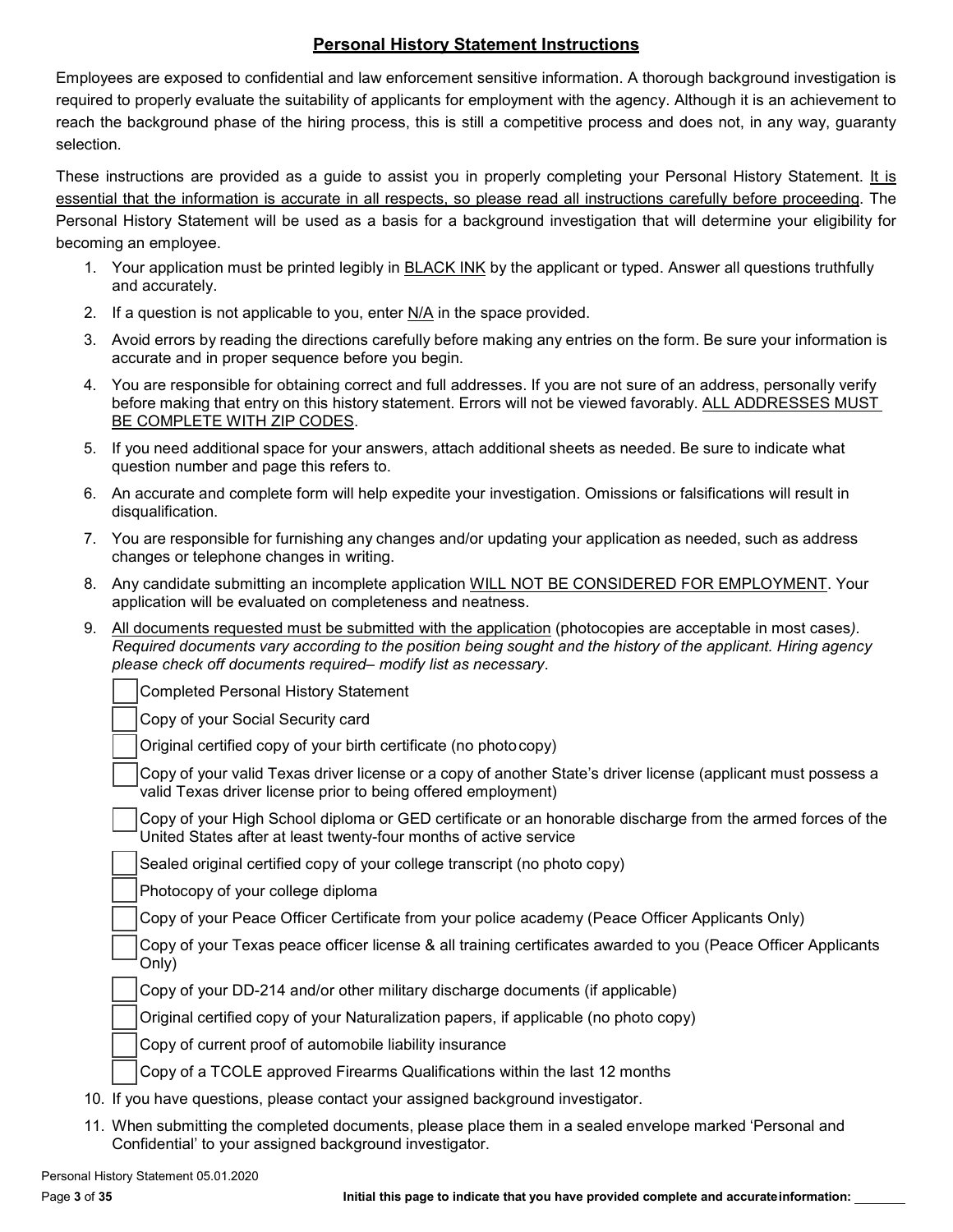# **Instructions to the Applicant**

Before you begin to fill out this personal history statement, please ensure that you meet the following requirements. You must meet all five of these requirements to qualify for licensure as a peace officer, jailer, or telecommunicator in Texas.

I am a citizen of the United States of America.

I have earned a high school diploma, a GED, or an honorable discharge from the armed services of the United States after at least two (2) years of active service.

I have never been convicted, plead guilty (nolo contendere), nor have I been on court-ordered community service/probation, or deferred adjudication for a Class A misdemeanor or a felony.

During the last ten (10) years, I have not been convicted, plead guilty (nolo contendere), been on community service/probation, or deferred adjudication for a Class B misdemeanor in this state, other state, or while serving in the military.

I have never had a military court martial that resulted in a dishonorable or other discharge based on misconduct which bars future military service.

# **DISQUALIFICATIONS**

There are very few automatic bases for rejection. Even issues of prior misconduct, employee terminations, and arrests are usually not, in and of themselves, automatically disqualifying. However, deliberate misstatements or omissions can and often will result in your application being rejected, regardless of the nature or reason for the misstatements/omissions. In fact, the number one reason individuals "fail" background investigations is because they deliberately withhold or misrepresent job-relevant information from their prospective employer.

This personal history statement is a governmental document. Be truthful, as there are criminal consequences for lying on a governmental document.

Once you begin:

- Type or neatly print, in ink, responses to all items and questions. If a question does not apply to you, write "N/A" (not applicable) in the space provided for your response. If you cannot obtain or remember certain information, indicate so in your response.
- If you need additional space for your answers, attach additional sheets as needed. Be sure to indicate which section, question number, and page this refers to.
- Be as complete, honest, and specific as possible in your responses.

#### **Disclosure of Medically Related Information**

In accordance with the U.S. Americans with Disabilities Act, at this stage of the hiring process, applicants are not expected or required to reveal any medical or other disability-related information about themselves in response to questions on this form, or to any other inquiry made prior to receiving a conditional offer of employment.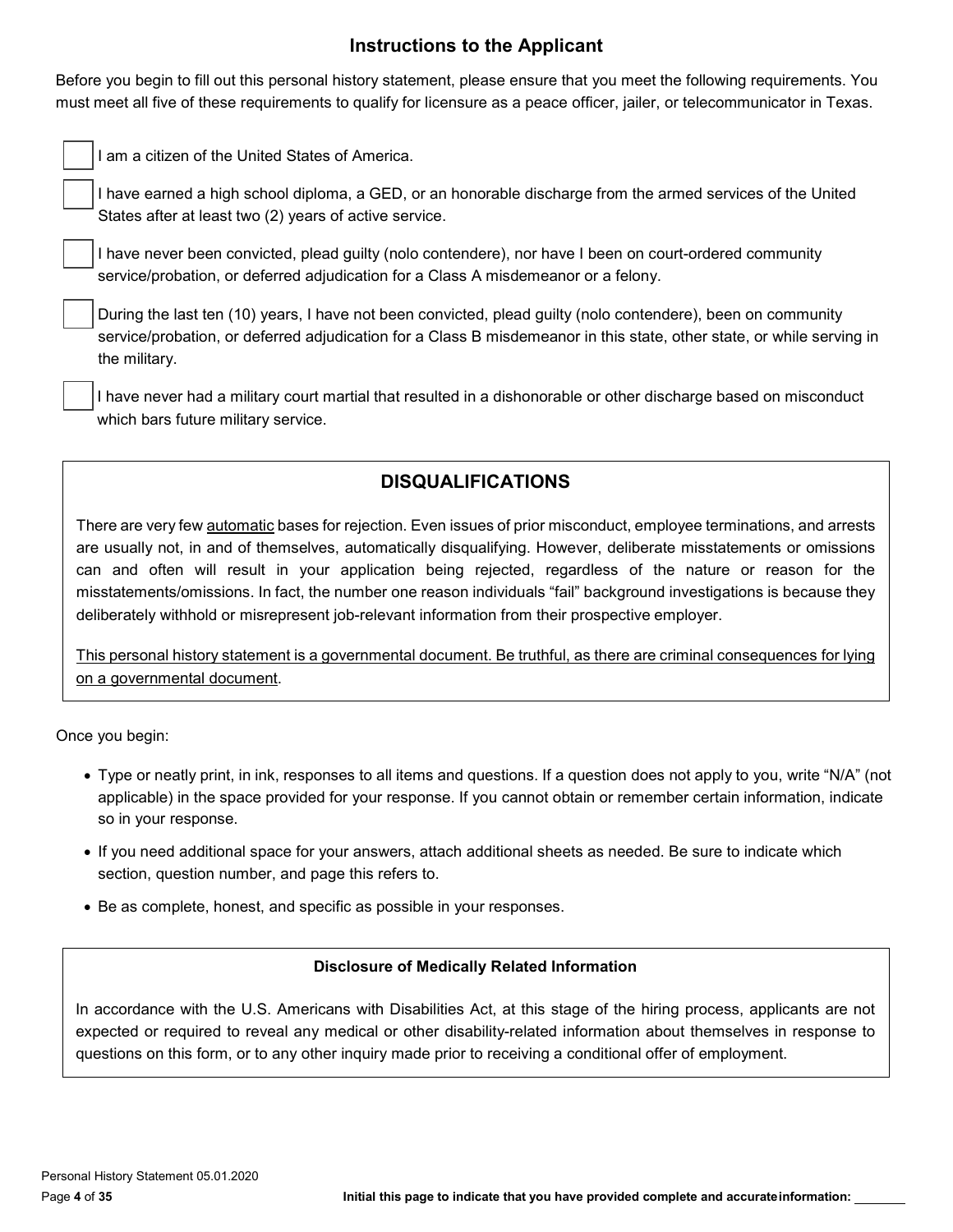| <b>SECTION 1: PERSONAL</b>                                        |             |             |    |                 |                |           |  |  |  |
|-------------------------------------------------------------------|-------------|-------------|----|-----------------|----------------|-----------|--|--|--|
| Last Name:                                                        | First Name: |             |    | Middle Name:    |                | Suffix:   |  |  |  |
| Other Names, including nicknames, you have used or been known by: |             |             |    |                 |                |           |  |  |  |
|                                                                   |             |             |    |                 |                |           |  |  |  |
| Maiden:                                                           | SSN#        |             |    |                 | Date of Birth: |           |  |  |  |
| Driver License #:                                                 | ∣State:     |             |    |                 | $\mathsf{Exp}$ |           |  |  |  |
| Street Address, (Apt/Unit):                                       |             |             |    |                 |                |           |  |  |  |
| City:                                                             |             | State:      |    |                 |                | Zip Code: |  |  |  |
| Mailing Address (if different than above):                        |             |             |    |                 |                |           |  |  |  |
| City:                                                             |             | State:      |    |                 |                | Zip Code: |  |  |  |
| Home Phone #:                                                     | Cell:       |             |    |                 | Work (Ext.):   |           |  |  |  |
| Other Phone #(s):<br>Fax:                                         |             |             |    |                 |                |           |  |  |  |
| List ALL Email Addresses:                                         |             |             |    |                 |                |           |  |  |  |
|                                                                   |             |             |    |                 |                |           |  |  |  |
|                                                                   |             |             |    |                 |                |           |  |  |  |
| Place of Birth (City, County, State, Country):                    |             |             |    |                 |                |           |  |  |  |
| <b>Physical Description:</b>                                      |             |             |    |                 |                |           |  |  |  |
|                                                                   |             |             |    |                 |                |           |  |  |  |
| Height:<br>Weight:                                                |             | Hair Color: |    |                 | Eye Color:     |           |  |  |  |
|                                                                   |             |             |    |                 |                |           |  |  |  |
| Have you ever attended a basic licensing course?                  |             | Yes         | No |                 |                |           |  |  |  |
| If yes, provide the PID you were assigned:                        |             |             |    |                 |                |           |  |  |  |
| A. Academy Name:                                                  |             | From:       |    |                 | To:            |           |  |  |  |
| Location (City, State):                                           |             |             |    |                 |                |           |  |  |  |
| Name Training Coordinator:                                        |             |             |    | Contact Number: |                |           |  |  |  |
| Did you graduate?<br>Yes                                          | No          |             |    |                 |                |           |  |  |  |
| <b>B.</b> Academy Name:                                           |             | From:       |    |                 | To:            |           |  |  |  |
| Location (City, State):                                           |             |             |    |                 |                |           |  |  |  |
| Name Training Coordinator:                                        |             |             |    | Contact Number: |                |           |  |  |  |
| Did you graduate?<br>Yes                                          | No          |             |    |                 |                |           |  |  |  |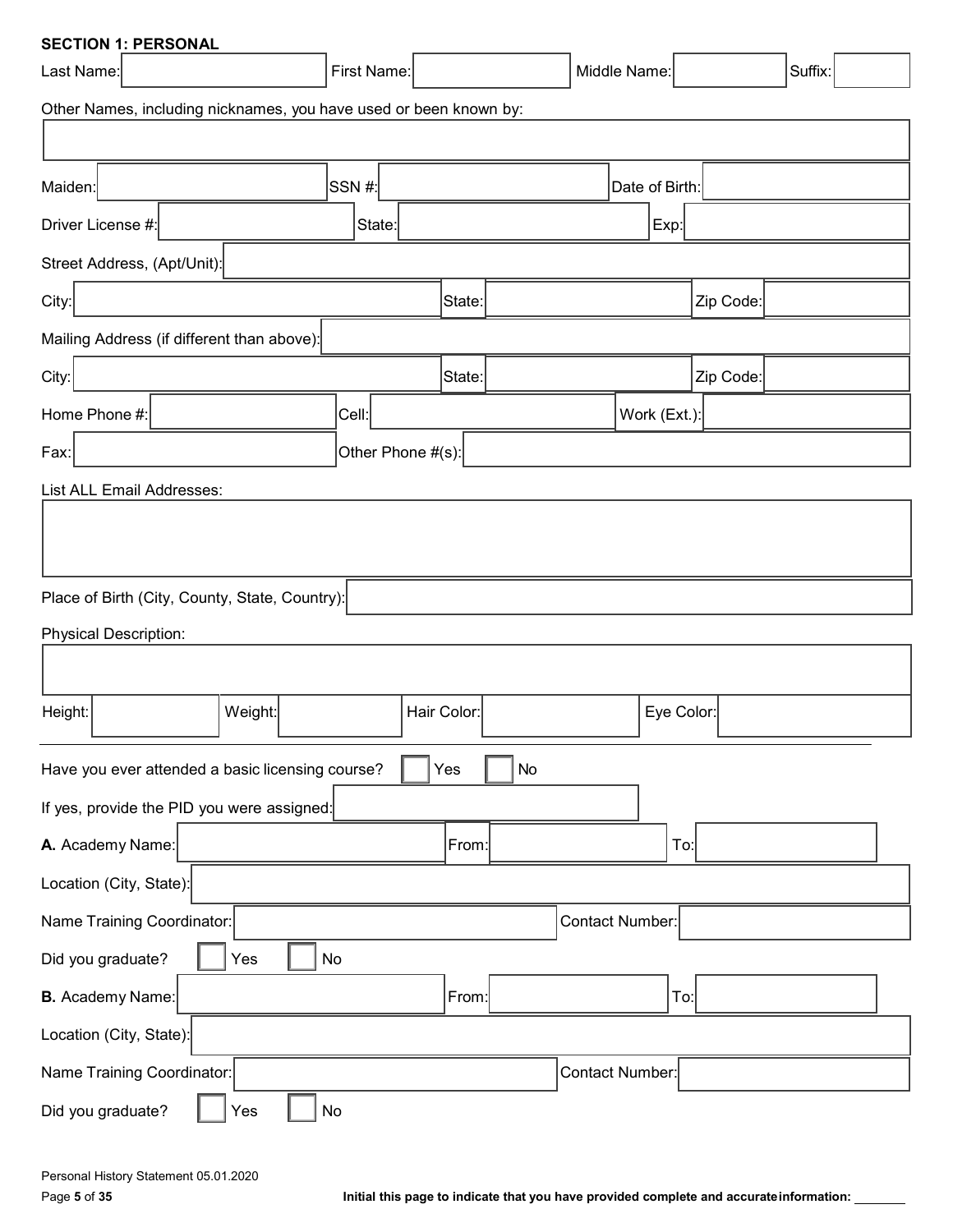Have you **ever** applied to any other law enforcement agency in the last ten years (city, county, state or federal)?

| AC |  | N٥ |
|----|--|----|
|----|--|----|

- If yes, list ALL agencies you have applied to, starting with the most recent (give complete and accurate addresses).
- All agencies MUST be listed regardless of the outcome or current status. Check all boxes that apply for eachagency.
- If you need additional space for your answers, attach additional sheets as needed. Be sure to indicate what section number and page this refers to.

| A. Name of Agency:                                                           |                                                                     | Position Applied For:                |  |  |  |  |  |  |  |
|------------------------------------------------------------------------------|---------------------------------------------------------------------|--------------------------------------|--|--|--|--|--|--|--|
| Date Applied:                                                                | Address:                                                            |                                      |  |  |  |  |  |  |  |
| City:                                                                        | State:                                                              | Zip:                                 |  |  |  |  |  |  |  |
| Background Investigator's Name (if known):                                   |                                                                     |                                      |  |  |  |  |  |  |  |
| Contact Number, (ext):                                                       | Email:                                                              |                                      |  |  |  |  |  |  |  |
| Check each step in the process that you completed, and your status:          |                                                                     |                                      |  |  |  |  |  |  |  |
| Application<br>Steps:                                                        | Written<br>Physical agility<br>Polygraph/CVSA<br>Background<br>Oral |                                      |  |  |  |  |  |  |  |
| Conditional job offer<br>Psychological examination Date:<br>Medical<br>Date: |                                                                     |                                      |  |  |  |  |  |  |  |
| On List<br>Withdrawn<br>Disqualified<br>Status:<br>Hired                     |                                                                     |                                      |  |  |  |  |  |  |  |
| <b>B.</b> Name of Agency:                                                    |                                                                     | Position Applied For:                |  |  |  |  |  |  |  |
| Date Applied:                                                                | Address:                                                            |                                      |  |  |  |  |  |  |  |
| City:                                                                        | State:                                                              | Zip:                                 |  |  |  |  |  |  |  |
| Background Investigator's Name (if known):                                   |                                                                     |                                      |  |  |  |  |  |  |  |
| Contact Number, (ext):<br>Email:                                             |                                                                     |                                      |  |  |  |  |  |  |  |
| Check each step in the process that you completed, and your status:          |                                                                     |                                      |  |  |  |  |  |  |  |
| Application<br>Written<br>Steps:                                             | Physical agility                                                    | Polygraph/CVSA<br>Background<br>Oral |  |  |  |  |  |  |  |
| Conditional job offer                                                        | Psychological examination Date:                                     | Medical<br>Date:                     |  |  |  |  |  |  |  |
| On List<br>Hired<br>Status:                                                  | Withdrawn<br>Disqualified                                           |                                      |  |  |  |  |  |  |  |
| C. Name of Agency:                                                           |                                                                     | Position Applied For:                |  |  |  |  |  |  |  |
| Date Applied:                                                                | Address:                                                            |                                      |  |  |  |  |  |  |  |
| City:                                                                        | State:                                                              | Zip:                                 |  |  |  |  |  |  |  |
| Background Investigator's Name (if known):                                   |                                                                     |                                      |  |  |  |  |  |  |  |
| Contact Number, (ext):                                                       | Email:                                                              |                                      |  |  |  |  |  |  |  |
| Check each step in the process that you completed, and your status:          |                                                                     |                                      |  |  |  |  |  |  |  |
| Written<br>Application<br>Steps:                                             | Physical agility                                                    | Oral<br>Polygraph/CVSA<br>Background |  |  |  |  |  |  |  |
| Conditional job offer                                                        | Psychological examination Date:                                     | Medical<br>Date:                     |  |  |  |  |  |  |  |
| On List<br>Hired<br>Status:                                                  | Withdrawn<br>Disqualified                                           |                                      |  |  |  |  |  |  |  |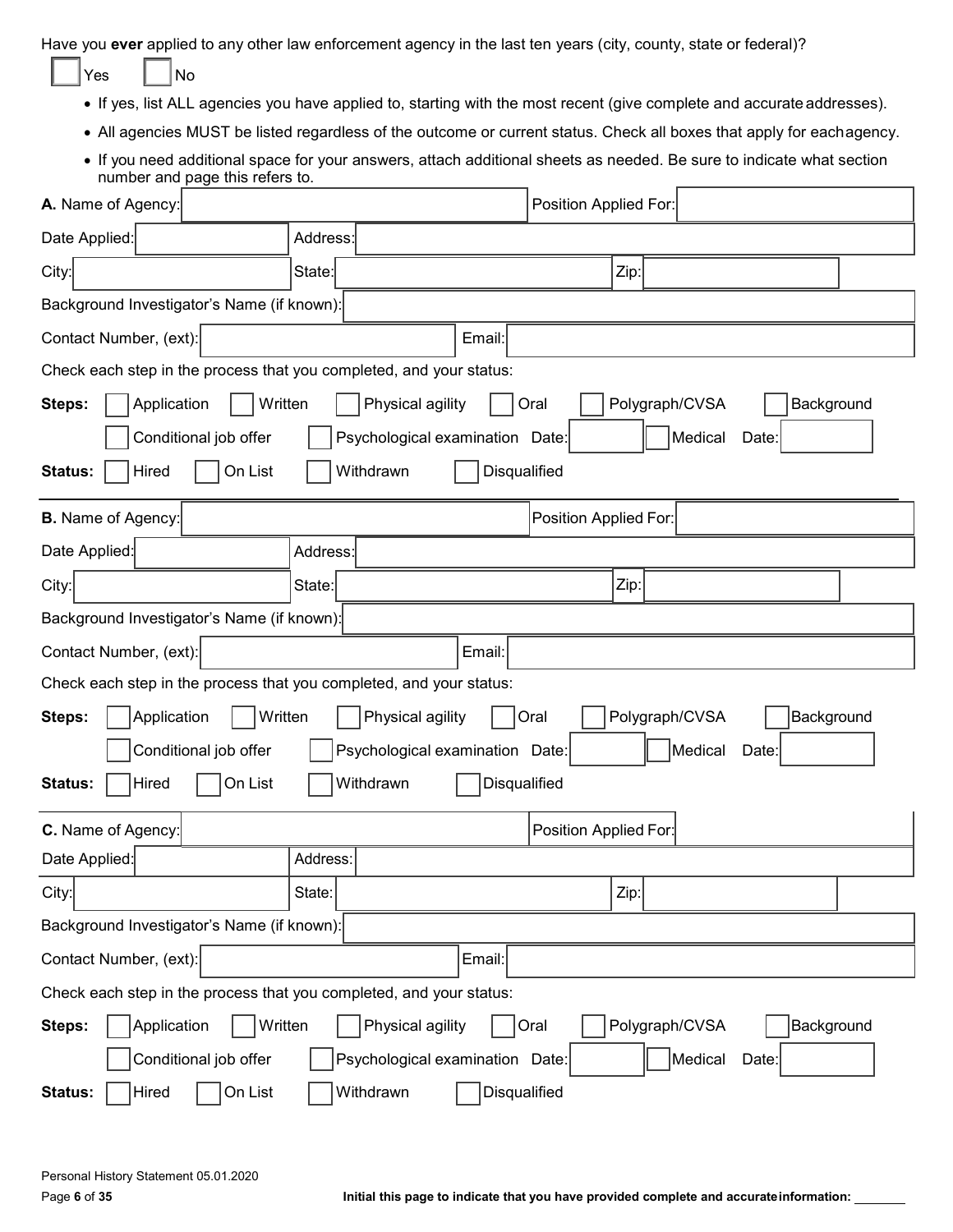# **SECTION 2: RELATIVES AND REFERENCES**

IMMEDIATE FAMILY

- Provide all applicable information in the spaces below.
- Mark "N/A" if a category is not applicable or if the individual is deceased.

If you need additional space for your answers, attach additional sheets as needed. Be sure to indicate what section number and page this refers.

| N/A                  | A. Father's Name:      | D.O.B.            |  |
|----------------------|------------------------|-------------------|--|
| Home Address:        |                        |                   |  |
| City:                | State:                 | Zip:              |  |
| Work Address:        |                        |                   |  |
| City:                | State:                 | Zip:              |  |
| Home Phone:          | Cell Phone:            | Work Phone:       |  |
| Email:               |                        |                   |  |
| N/A                  | B. Step-Father's Name: | D.O.B.:           |  |
| Home Address:        |                        |                   |  |
| City:                | State:                 | Zip:              |  |
| <b>Work Address:</b> |                        |                   |  |
| City:                | State:                 | Zip:              |  |
| Home Phone:          | Cell Phone:            | Work Phone:       |  |
| Email:               |                        |                   |  |
| N/A                  | C. Mother's Name:      | D.O.B.:           |  |
| Home Address:        |                        |                   |  |
|                      |                        |                   |  |
| City:                | State:                 | Zip:              |  |
| Work Address:        |                        |                   |  |
| City:                | State:                 | Zip:              |  |
| Home Phone:          | Cell Phone:            | Work Phone:       |  |
| Email:               |                        |                   |  |
| N/A                  | D. Step-Mother's Name: | D.O.B.:           |  |
| Home Address:        |                        |                   |  |
| City:                | State:                 | Zip:              |  |
| Work Address:        |                        |                   |  |
| City:                | State:                 | $\overline{Zip:}$ |  |
| Home Phone:          | Cell Phone:            | Work Phone:       |  |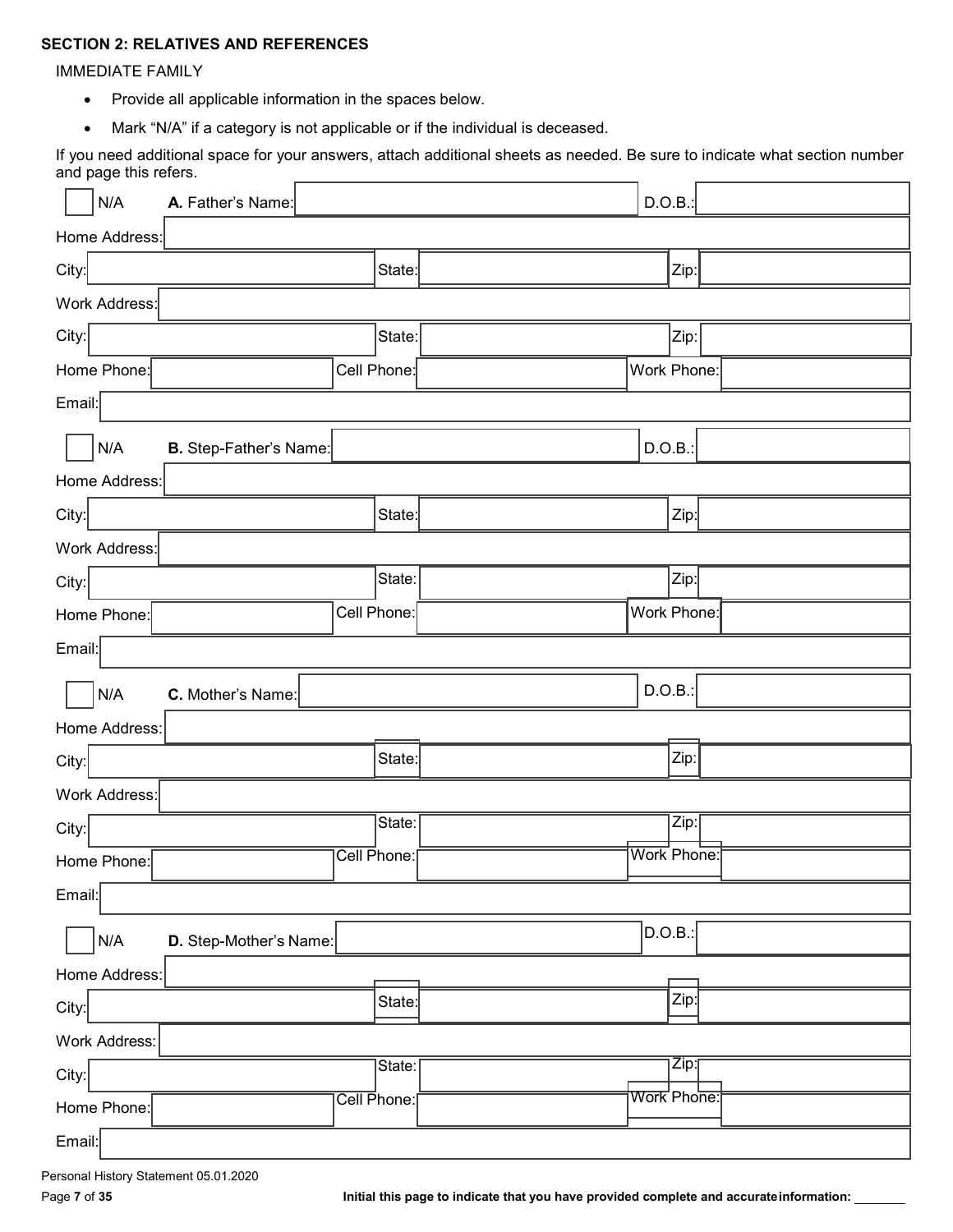| N/A<br>E. Spouse/Registered Domestic Partner's Name:                                         |             |             |                       |        |             | D.O.B.: |    |    |
|----------------------------------------------------------------------------------------------|-------------|-------------|-----------------------|--------|-------------|---------|----|----|
| Home Address:                                                                                |             |             |                       |        |             |         |    |    |
| City:                                                                                        | State:      |             |                       |        | Zip:        |         |    |    |
| <b>Work Address:</b>                                                                         |             |             |                       |        |             |         |    |    |
| City:                                                                                        | State:      |             |                       |        | Zip:        |         |    |    |
| Home Phone:                                                                                  | Cell Phone: |             |                       |        | Work Phone: |         |    |    |
| Email:                                                                                       |             |             | Years of Marriage:    |        |             |         |    |    |
| Is there, or has there been, a restraining or stay-away order in effect for this individual? |             |             |                       |        | Yes         |         | No |    |
| N/A<br>F. Father-in-Law's Name:                                                              |             |             |                       |        |             |         |    |    |
| Home Address:                                                                                |             |             |                       |        |             |         |    |    |
| City:                                                                                        | State:      |             |                       |        | Zip:        |         |    |    |
| <b>Work Address:</b>                                                                         |             |             |                       |        |             |         |    |    |
| City:                                                                                        | State:      |             |                       |        | Zip:        |         |    |    |
| Home Phone:                                                                                  | Cell Phone: |             |                       |        | Work Phone: |         |    |    |
| Email:                                                                                       |             |             |                       |        |             |         |    |    |
| N/A<br>G. Mother-in-Law's Name:                                                              |             |             |                       | D.O.B. |             |         |    |    |
| Home Address:                                                                                |             |             |                       |        |             |         |    |    |
| City:                                                                                        | State:      |             |                       |        |             |         |    |    |
| <b>Work Address:</b>                                                                         |             |             |                       |        |             |         |    |    |
| City:                                                                                        | State:      |             |                       |        | $Zip$ :     |         |    |    |
| Home Phone:                                                                                  | Cell Phone: |             |                       |        | Work Phone: |         |    |    |
| Email:                                                                                       |             |             |                       |        |             |         |    |    |
| N/A<br>H. Former Spouse/Cohabitant's Name(s):                                                |             |             |                       |        |             |         |    |    |
| D.O.B.:                                                                                      |             | Male        | Female                |        |             |         |    |    |
| Home Address:                                                                                |             |             |                       |        |             |         |    |    |
| City:                                                                                        | State:      |             |                       |        | Zip:        |         |    |    |
| Work Address:                                                                                |             |             |                       |        |             |         |    |    |
| City:                                                                                        | State:      |             |                       |        | Zip:        |         |    |    |
| Home Phone:                                                                                  | Cell Phone: | Work Phone: |                       |        |             |         |    |    |
| Email:                                                                                       |             |             | Years of Dissolution: |        |             |         |    |    |
| Is there, or has there been, a restraining or stay-away order in effect for this individual? |             |             |                       |        |             | Yes     |    | No |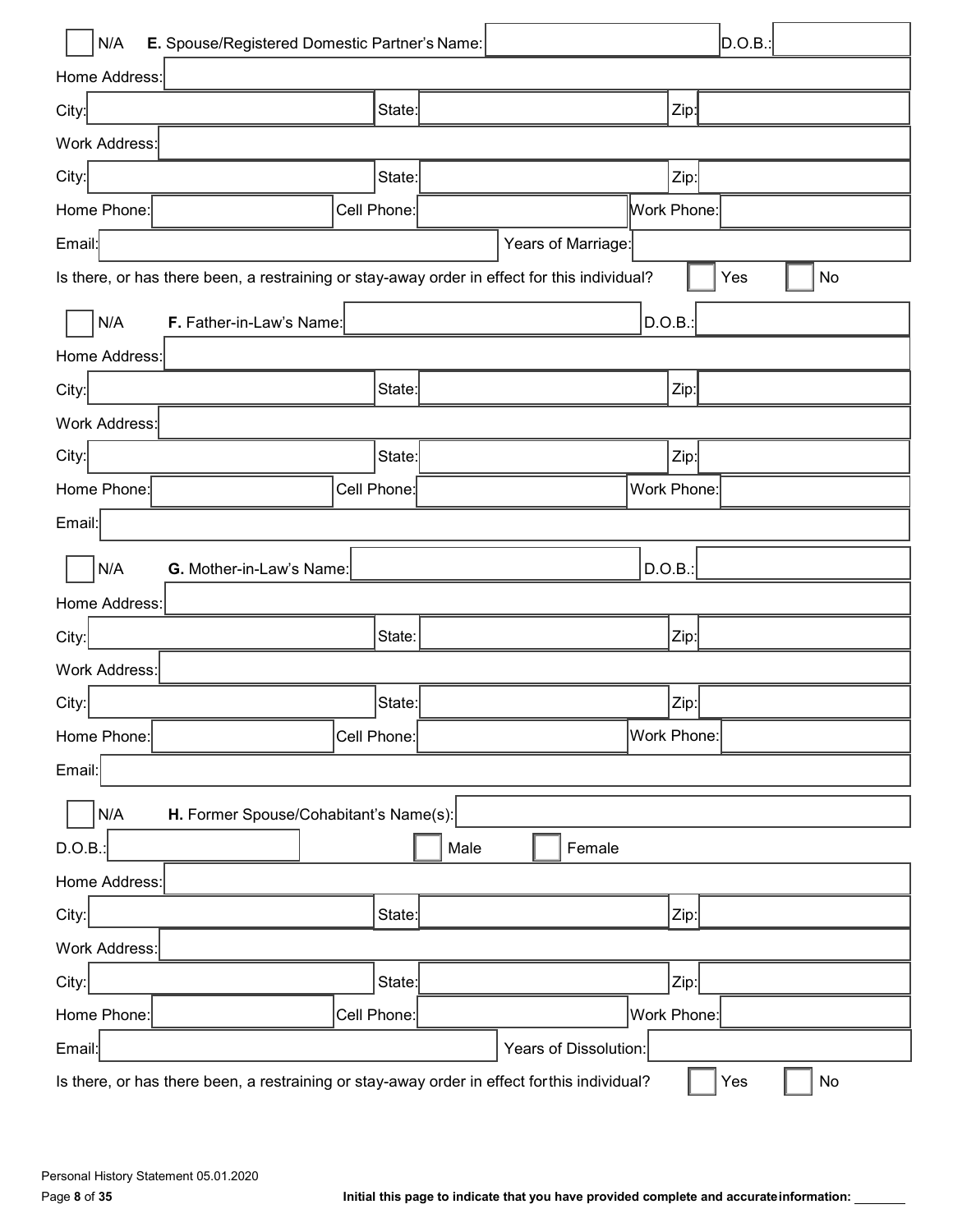| N/A<br>I. Former Spouse/Cohabitant's Name(s):                                                     |             |      |  |                       |        |             |  |           |
|---------------------------------------------------------------------------------------------------|-------------|------|--|-----------------------|--------|-------------|--|-----------|
| D.O.B.                                                                                            |             | Male |  |                       | Female |             |  |           |
| Home Address:                                                                                     |             |      |  |                       |        |             |  |           |
| City:                                                                                             | State:      |      |  |                       |        | Zip:        |  |           |
| <b>Work Address:</b>                                                                              |             |      |  |                       |        |             |  |           |
| City:                                                                                             | State:      |      |  |                       |        | Zip:        |  |           |
| Home Phone:                                                                                       | Cell Phone: |      |  |                       |        | Work Phone: |  |           |
| Email:                                                                                            |             |      |  | Years of Dissolution: |        |             |  |           |
| Is there, or has there been, a restraining or stay-away order in effect for this individual?      |             |      |  |                       |        |             |  | No<br>Yes |
| J. BROTHERS AND SISTERS: List all living siblings, including half-siblings, foster siblings, etc. |             |      |  |                       |        |             |  |           |
| N/A<br>1. Name:                                                                                   |             |      |  |                       |        |             |  |           |
| D.O.B.:                                                                                           |             | Male |  |                       | Female |             |  |           |
| Home Address:                                                                                     |             |      |  |                       |        |             |  |           |
| City:                                                                                             | State:      |      |  |                       |        | Zip:        |  |           |
| Work Address:                                                                                     |             |      |  |                       |        |             |  |           |
| City:                                                                                             | State:      |      |  |                       |        | Zip:        |  |           |
| Home Phone:                                                                                       | Cell Phone: |      |  |                       |        | Work Phone: |  |           |
| Email:                                                                                            |             |      |  |                       |        |             |  |           |
| N/A<br>2. Name:                                                                                   |             |      |  |                       |        |             |  |           |
| D.O.B.:                                                                                           |             | Male |  |                       | Female |             |  |           |
| Home Address:                                                                                     |             |      |  |                       |        |             |  |           |
| City:                                                                                             | State:      |      |  |                       |        | Zip:        |  |           |
| Work Address:                                                                                     |             |      |  |                       |        |             |  |           |
| City:                                                                                             | State:      |      |  |                       |        | Zip:        |  |           |
| Home Phone:                                                                                       | Cell Phone: |      |  |                       |        | Work Phone: |  |           |
| Email:                                                                                            |             |      |  |                       |        |             |  |           |
| 3. Name:<br>N/A                                                                                   |             |      |  |                       |        |             |  |           |
| D.O.B.:                                                                                           |             | Male |  |                       | Female |             |  |           |
| Home Address:                                                                                     |             |      |  |                       |        |             |  |           |
| City:                                                                                             | State:      |      |  |                       |        | Zip:        |  |           |
| Work Address:                                                                                     |             |      |  |                       |        |             |  |           |
| City:                                                                                             | State:      |      |  |                       |        | Zip:        |  |           |
| Home Phone:                                                                                       | Cell Phone: |      |  |                       |        | Work Phone: |  |           |
| Email:                                                                                            |             |      |  |                       |        |             |  |           |

Page 9 of 35 **Initial this page to indicate that you have provided complete and accurate information:** 

Personal History Statement 05.01.2020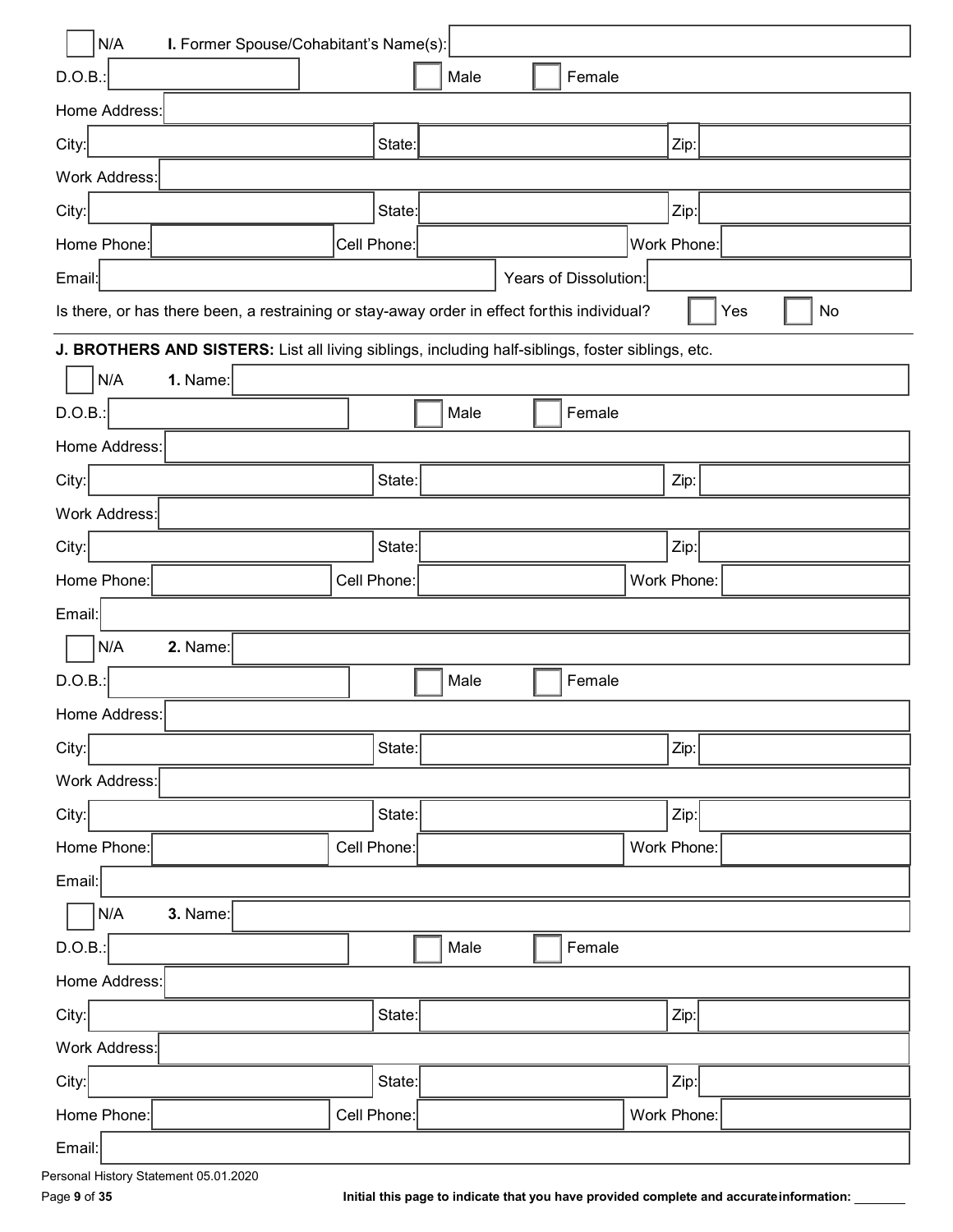| N/A<br>4. Name:                     |             |             |        |             |  |  |  |
|-------------------------------------|-------------|-------------|--------|-------------|--|--|--|
| D.O.B.:                             |             | Male        | Female |             |  |  |  |
| Home Address:                       |             |             |        |             |  |  |  |
| City:                               | State:      |             |        | Zip:        |  |  |  |
| Work Address:                       |             |             |        |             |  |  |  |
| City:                               | State:      |             |        | Zip:        |  |  |  |
| Home Phone:                         | Cell Phone: | Work Phone: |        |             |  |  |  |
| Email:                              |             |             |        |             |  |  |  |
| $\mathsf{N}/\mathsf{A}$<br>5. Name: |             |             |        |             |  |  |  |
| D.O.B.                              |             | Male        | Female |             |  |  |  |
| Home Address:                       |             |             |        |             |  |  |  |
| City:                               | State:      |             |        | Zip:        |  |  |  |
| Work Address:                       |             |             |        |             |  |  |  |
| City:                               | State:      |             |        | Zip:        |  |  |  |
| Home Phone:                         | Cell Phone: |             |        | Work Phone: |  |  |  |
| Email:                              |             |             |        |             |  |  |  |
| N/A<br>6. Name:                     |             |             |        |             |  |  |  |
| D.O.B.                              |             | Male        | Female |             |  |  |  |
| Home Address:                       |             |             |        |             |  |  |  |
| City:                               | State:      |             |        | Zip:        |  |  |  |
| <b>Work Address:</b>                |             |             |        |             |  |  |  |
| City:                               | State:      |             |        | Zip:        |  |  |  |
| Home Phone:                         | Cell Phone: |             |        | Work Phone: |  |  |  |
| Email:                              |             |             |        |             |  |  |  |

**K. CHILDREN:** List all of your living children, including natural, adopted, step, and/or foster care. Include any other children who reside with you. Provide the name and contact information of the custodial parent or guardian, if other than you

|       | N/A                                                         | 1. Name: $\vert$ |  |  |        |        |  |  |      | Male | Female |
|-------|-------------------------------------------------------------|------------------|--|--|--------|--------|--|--|------|------|--------|
|       | D.O.B.<br>Custodial parent or guardian (if other than you): |                  |  |  |        |        |  |  |      |      |        |
|       | Addr <sub>ess:</sub>                                        |                  |  |  |        |        |  |  |      |      |        |
| City: |                                                             |                  |  |  | State: |        |  |  | Zip: |      |        |
|       | Contact Number:                                             |                  |  |  |        | Email: |  |  |      |      |        |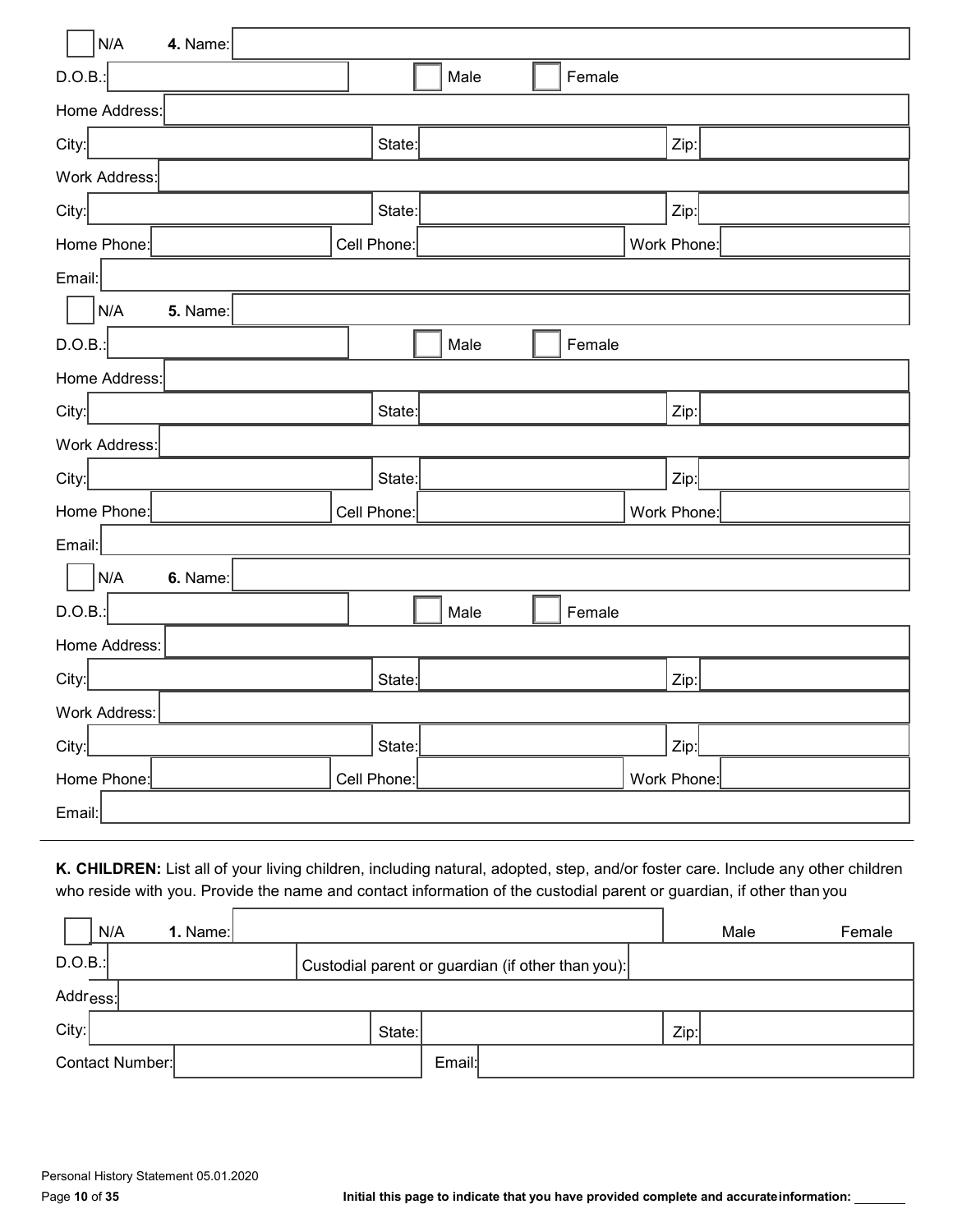| N/A<br>2. Name:                                                                                                           |             |        |        |                                                   |      | Male   | Female |
|---------------------------------------------------------------------------------------------------------------------------|-------------|--------|--------|---------------------------------------------------|------|--------|--------|
| D.O.B.:                                                                                                                   |             |        |        | Custodial parent or guardian (if other than you): |      |        |        |
| Address:                                                                                                                  |             |        |        |                                                   |      |        |        |
| City:                                                                                                                     |             | State: |        |                                                   | Zip: |        |        |
| <b>Contact Number:</b>                                                                                                    |             |        | Email: |                                                   |      |        |        |
| N/A<br>3. Name:                                                                                                           |             |        |        |                                                   |      | Male   | Female |
| D.O.B.:                                                                                                                   |             |        |        | Custodial parent or guardian (if other than you): |      |        |        |
| Address:                                                                                                                  |             |        |        |                                                   |      |        |        |
| City:                                                                                                                     |             | State: |        |                                                   | Zip: |        |        |
| <b>Contact Number:</b>                                                                                                    |             |        | Email: |                                                   |      |        |        |
| N/A<br>4. Name:                                                                                                           |             |        |        |                                                   |      | Male   | Female |
| D.O.B.:                                                                                                                   |             |        |        | Custodial parent or guardian (if other than you): |      |        |        |
| Address:                                                                                                                  |             |        |        |                                                   |      |        |        |
| City:                                                                                                                     |             | State: |        |                                                   | Zip: |        |        |
| <b>Contact Number:</b>                                                                                                    |             |        | Email: |                                                   |      |        |        |
| N/A<br><b>5.</b> Name:                                                                                                    |             |        |        |                                                   |      | Male   | Female |
| D.O.B.:                                                                                                                   |             |        |        | Custodial parent or guardian (if other than you): |      |        |        |
| Address:                                                                                                                  |             |        |        |                                                   |      |        |        |
| City:                                                                                                                     |             | State: |        |                                                   | Zip: |        |        |
| Contact Number:                                                                                                           |             |        | Email: |                                                   |      |        |        |
| N/A<br>6. Name:                                                                                                           |             |        |        |                                                   |      | Male   | Female |
| D.O.B.                                                                                                                    |             |        |        | Custodial parent or guardian (if other than you): |      |        |        |
| Address:                                                                                                                  |             |        |        |                                                   |      |        |        |
| City:                                                                                                                     |             | State: |        |                                                   | Zip: |        |        |
| Contact Number:                                                                                                           |             |        | Email: |                                                   |      |        |        |
| L. REFERENCES: List 7-10 people who know you well, such as social and family friends, co-workers, military acquaintances. |             |        |        |                                                   |      |        |        |
| Do not include relatives, employers, or housemates, or other individuals listed elsewhere.                                |             |        |        |                                                   |      |        |        |
| 1. Name:                                                                                                                  |             |        |        | Address:                                          |      |        |        |
| City:                                                                                                                     |             | State: |        |                                                   | Zip: |        |        |
| Company/Work Address:                                                                                                     |             |        |        |                                                   |      |        |        |
| City:                                                                                                                     |             | State: |        |                                                   | Zip: |        |        |
| Home Phone:                                                                                                               | Work Phone: |        |        | Cell Phone:                                       |      | Email: |        |
| How do you know this person (friend, teacher, family, co-worker)?                                                         |             |        |        |                                                   |      |        |        |
| How long have you known this person?                                                                                      |             |        |        |                                                   |      |        |        |
| Personal History Statement 05.01.2020                                                                                     |             |        |        |                                                   |      |        |        |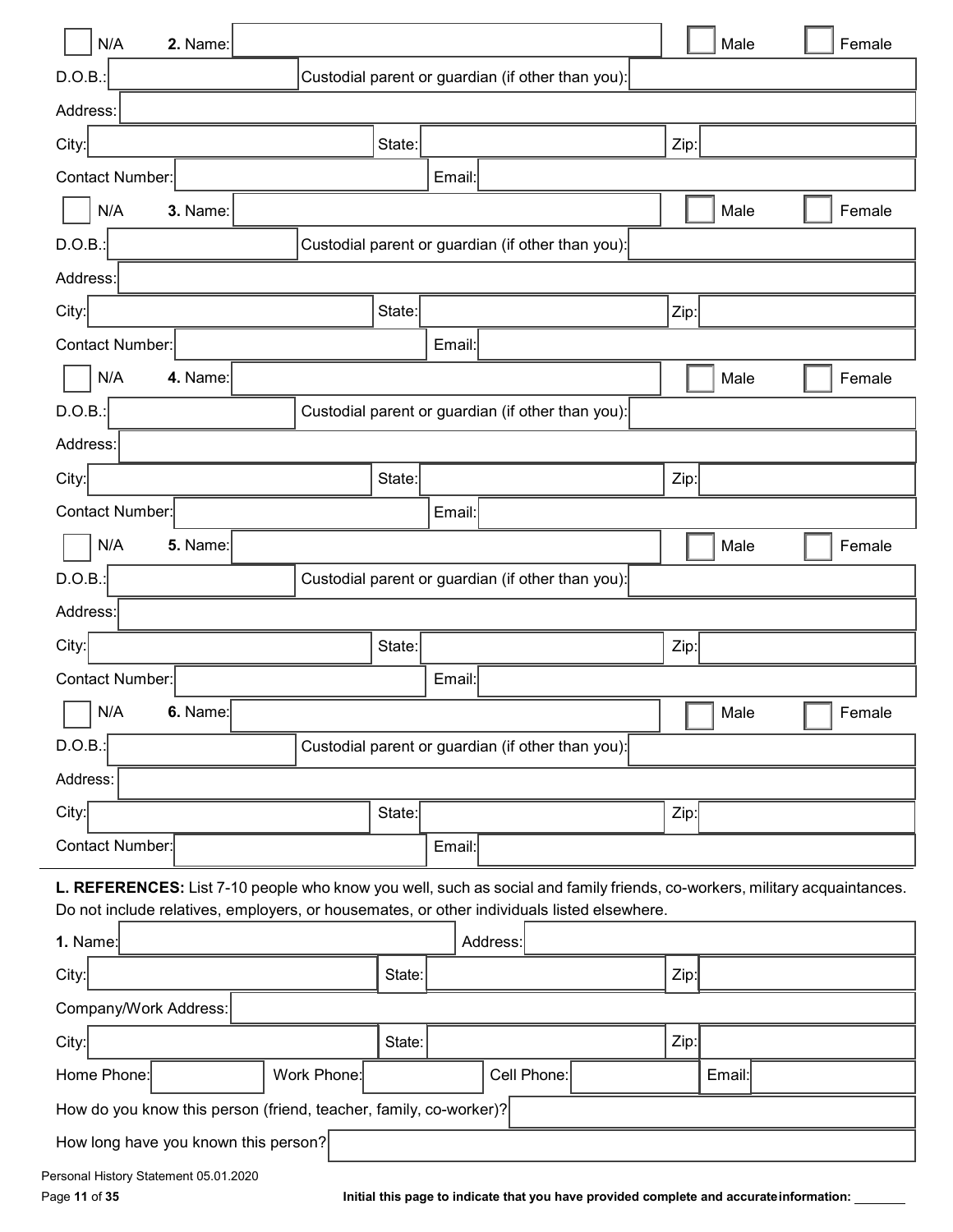| 2. Name:                                                          |        | Address:    |  |        |  |  |  |  |
|-------------------------------------------------------------------|--------|-------------|--|--------|--|--|--|--|
| City:                                                             | State: |             |  | Zip:   |  |  |  |  |
| Company/Work Address:                                             |        |             |  |        |  |  |  |  |
| City:                                                             | State: |             |  | Zip:   |  |  |  |  |
| Work Phone:<br>Home Phone:                                        |        | Cell Phone: |  | Email: |  |  |  |  |
| How do you know this person (friend, teacher, family, co-worker)? |        |             |  |        |  |  |  |  |
| How long have you known this person?                              |        |             |  |        |  |  |  |  |
| 3. Name:                                                          |        | Address:    |  |        |  |  |  |  |
| City:                                                             | State: |             |  | Zip:   |  |  |  |  |
| Company/Work Address:                                             |        |             |  |        |  |  |  |  |
| City:                                                             | State: |             |  | Zip:   |  |  |  |  |
| Work Phone:<br>Home Phone:                                        |        | Cell Phone: |  | Email: |  |  |  |  |
| How do you know this person (friend, teacher, family, co-worker)? |        |             |  |        |  |  |  |  |
| How long have you known this person?                              |        |             |  |        |  |  |  |  |
| 4. Name:                                                          |        | Address:    |  |        |  |  |  |  |
| City:                                                             | State: |             |  | Zip:   |  |  |  |  |
| Company/Work Address:                                             |        |             |  |        |  |  |  |  |
| City:                                                             | State: |             |  | Zip:   |  |  |  |  |
| Work Phone:<br>Home Phone:                                        |        | Cell Phone: |  | Email: |  |  |  |  |
| How do you know this person (friend, teacher, family, co-worker)? |        |             |  |        |  |  |  |  |
| How long have you known this person?                              |        |             |  |        |  |  |  |  |
| $5.$ Name:                                                        |        | Address:    |  |        |  |  |  |  |
| City:                                                             | State: |             |  | Zip:   |  |  |  |  |
| Company/Work Address:                                             |        |             |  |        |  |  |  |  |
| City:                                                             | State: |             |  | Zip:   |  |  |  |  |
| Home Phone:<br>Work Phone:                                        |        | Cell Phone: |  | Email: |  |  |  |  |
| How do you know this person (friend, teacher, family, co-worker)? |        |             |  |        |  |  |  |  |
| How long have you known this person?                              |        |             |  |        |  |  |  |  |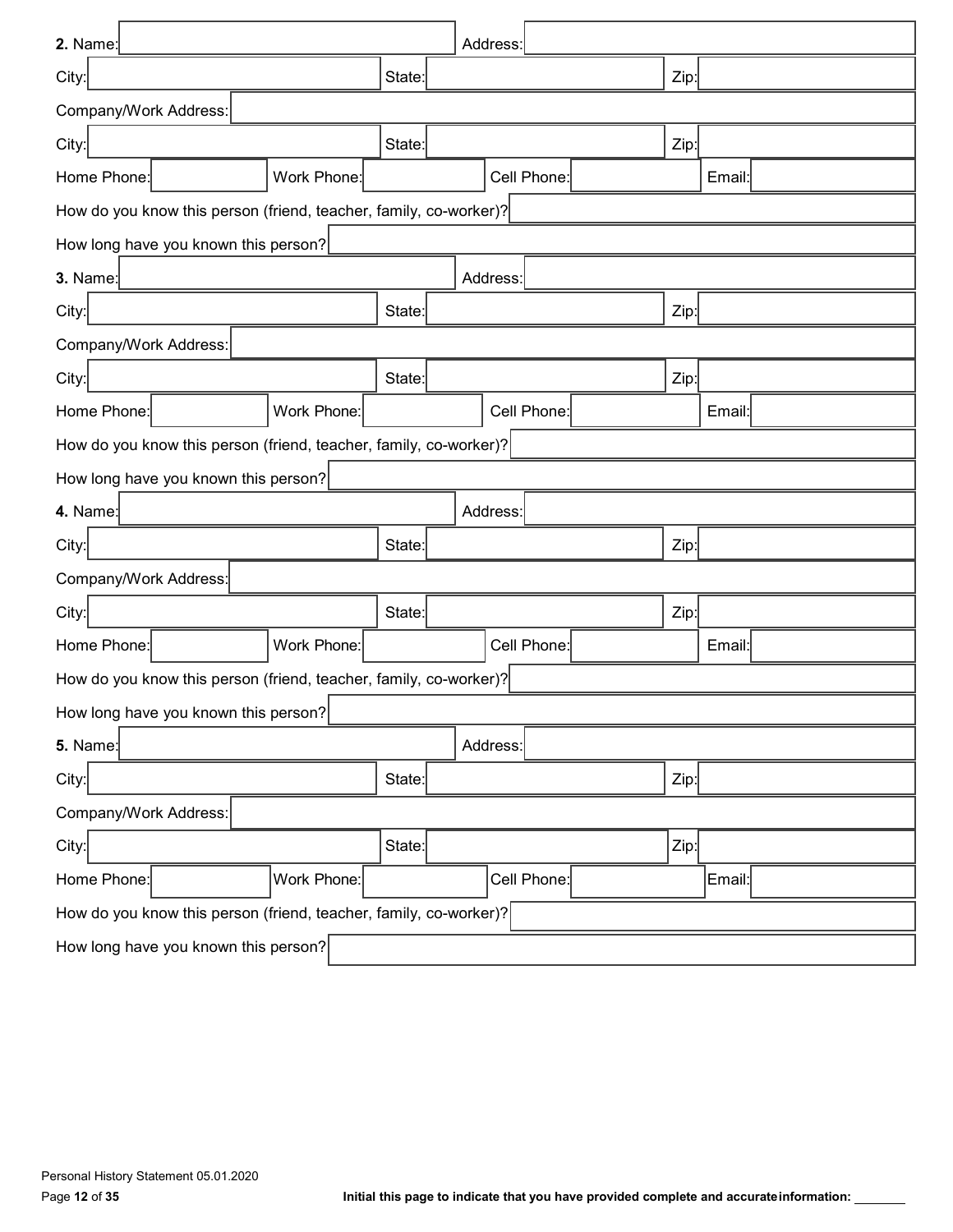| 6. Name:                                                                                                    |                     |                        |       | Address:          |             |     |           |                                                                  |
|-------------------------------------------------------------------------------------------------------------|---------------------|------------------------|-------|-------------------|-------------|-----|-----------|------------------------------------------------------------------|
| City:                                                                                                       |                     | State:                 |       |                   |             |     | Zip:      |                                                                  |
| Company/Work Address:                                                                                       |                     |                        |       |                   |             |     |           |                                                                  |
| City:                                                                                                       |                     | State:                 |       |                   |             |     | Zip:      |                                                                  |
| Home Phone:                                                                                                 | Work Phone:         |                        |       |                   | Cell Phone: |     |           | Email:                                                           |
| How do you know this person (friend, teacher, family, co-worker)?                                           |                     |                        |       |                   |             |     |           |                                                                  |
| How long have you known this person?                                                                        |                     |                        |       |                   |             |     |           |                                                                  |
| 7. Name:                                                                                                    |                     |                        |       | Address:          |             |     |           |                                                                  |
| City:                                                                                                       |                     | State:                 |       |                   |             |     | Zip:      |                                                                  |
| Company/Work Address:                                                                                       |                     |                        |       |                   |             |     |           |                                                                  |
| City:                                                                                                       |                     | State:                 |       |                   |             |     | Zip:      |                                                                  |
| Home Phone:                                                                                                 | Work Phone:         |                        |       |                   | Cell Phone: |     |           | Email:                                                           |
| How do you know this person (friend, teacher, family, co-worker)?                                           |                     |                        |       |                   |             |     |           |                                                                  |
| How long have you known this person?                                                                        |                     |                        |       |                   |             |     |           |                                                                  |
| 8. Name:                                                                                                    |                     |                        |       | Address:          |             |     |           |                                                                  |
| City:                                                                                                       |                     | State:                 |       |                   |             |     | Zip:      |                                                                  |
| Company/Work Address:                                                                                       |                     |                        |       |                   |             |     |           |                                                                  |
| City:                                                                                                       |                     | State:                 |       |                   |             |     | Zip:      |                                                                  |
| Home Phone:                                                                                                 | Work Phone:         |                        |       |                   | Cell Phone: |     |           | Email:                                                           |
| How do you know this person (friend, teacher, family, co-worker)?                                           |                     |                        |       |                   |             |     |           |                                                                  |
| How long have you known this person?                                                                        |                     |                        |       |                   |             |     |           |                                                                  |
| <b>SECTION 3: EDUCATION</b>                                                                                 |                     |                        |       |                   |             |     |           |                                                                  |
| NOTE: You will be required to furnish transcripts or other proof to support all of your educational claims. |                     |                        |       |                   |             |     |           |                                                                  |
| Check applicable:<br>List high schools attended or where you obtained your GED:                             | High School Diploma | GED                    |       |                   |             |     |           | Discharge documents from armed services with 2 years active duty |
| 1. Name:                                                                                                    |                     |                        | City: |                   |             |     |           | State:                                                           |
| To:<br>From:                                                                                                |                     |                        |       | Did you graduate? |             | Yes | No        |                                                                  |
| 2. Na ne:                                                                                                   |                     |                        | City: |                   |             |     |           | State:                                                           |
| To:<br>From:                                                                                                |                     |                        |       | Did you graduate? |             | Yes | <b>No</b> |                                                                  |
| List all colleges or universities attended:                                                                 |                     |                        |       |                   |             |     |           |                                                                  |
| 1. Name:                                                                                                    |                     |                        | City: |                   |             |     |           | State:                                                           |
| From:<br>To!                                                                                                |                     | Type of Degre Earned:  |       |                   |             |     |           | <b>Total Units Earned:</b>                                       |
| 2. Na ne:                                                                                                   |                     |                        | City: |                   |             |     |           | State:                                                           |
| To:<br>From:                                                                                                |                     | Type of Degree Earned: |       |                   |             |     |           | <b>Total Units Earned:</b>                                       |
| Personal History Statement 05.01.2020                                                                       |                     |                        |       |                   |             |     |           |                                                                  |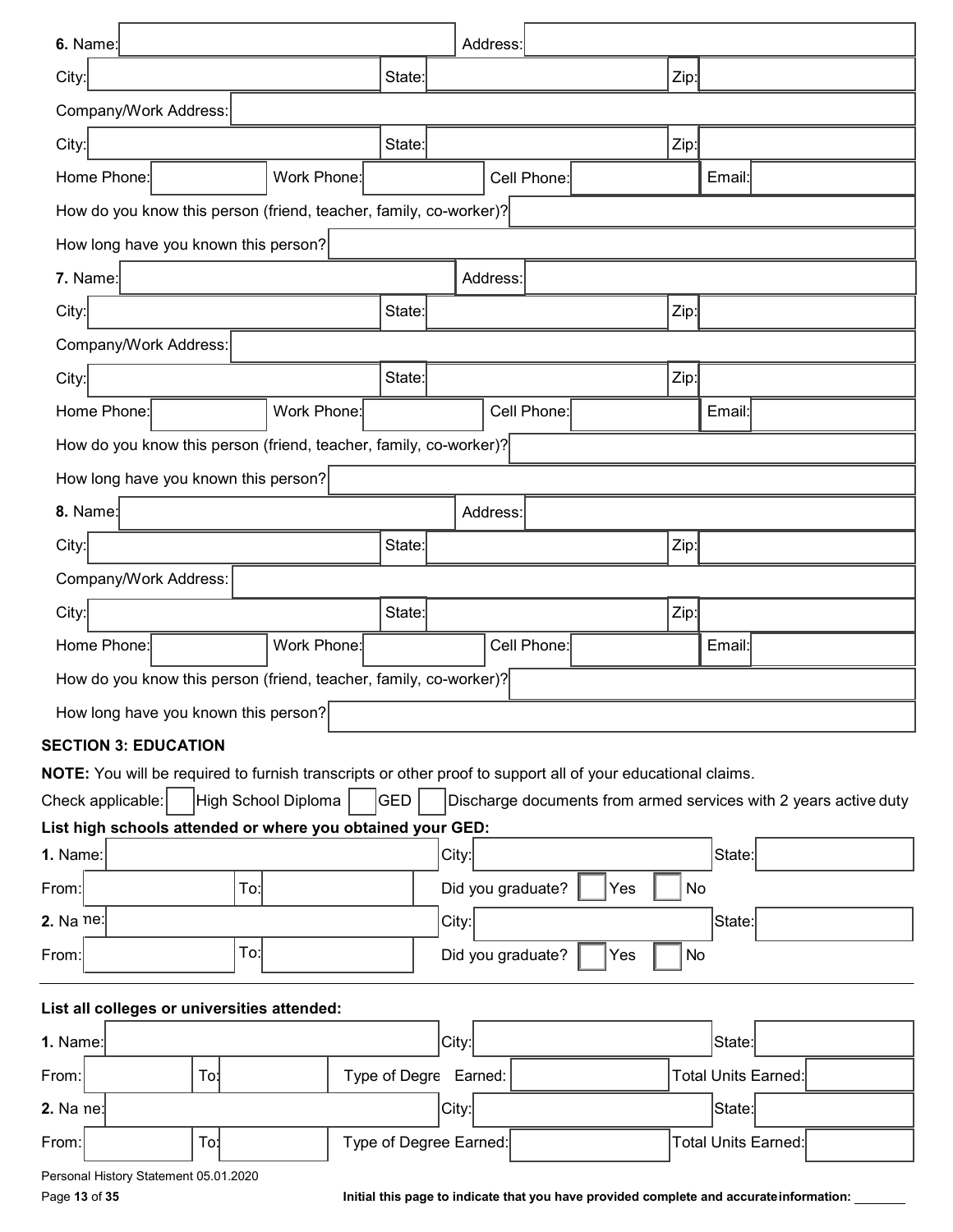| $3.$ Name:            | City:                  | State:              |
|-----------------------|------------------------|---------------------|
| From:<br>$-$<br>l o:l | Type of Degree Earned: | Total Units Earned: |

# **List any trade, vocational, or business schools/institutes attended:**

| List any trade, vocational, or business schools/institutes attended.                                                                                          |       |        |
|---------------------------------------------------------------------------------------------------------------------------------------------------------------|-------|--------|
| 1. Name:                                                                                                                                                      | From: | To:    |
| Type of school or training:                                                                                                                                   | City: | State: |
| No<br>Did you complete the course?<br>Yes                                                                                                                     |       |        |
| 2. Name:                                                                                                                                                      | From: | To:    |
| Type of school or training:                                                                                                                                   | City: | State: |
| No<br>Did you complete the course?<br>Yes                                                                                                                     |       |        |
| 3. Name:                                                                                                                                                      | From: | To:    |
| Type of school or training:                                                                                                                                   | City: | State: |
| No<br>Did you complete the course?<br>Yes                                                                                                                     |       |        |
| Have you ever been placed on academic discipline, suspended, or expelled from any high school, college/university,<br>business, or trade school?<br>Yes<br>No |       |        |

If yes, describe in detail below. Starting with high school, list any disciplinary actions received in any school or educational institution. Include when the disciplinary action(s) occurred, name of school(s), and explanation of circumstances.

| $r$ is a conductive model when the discrement $r$ determined become conducted by the explanation of chicamoterized. |  |  |
|---------------------------------------------------------------------------------------------------------------------|--|--|
|                                                                                                                     |  |  |
|                                                                                                                     |  |  |
|                                                                                                                     |  |  |
|                                                                                                                     |  |  |
|                                                                                                                     |  |  |
|                                                                                                                     |  |  |
|                                                                                                                     |  |  |
|                                                                                                                     |  |  |
|                                                                                                                     |  |  |
|                                                                                                                     |  |  |
|                                                                                                                     |  |  |
|                                                                                                                     |  |  |
|                                                                                                                     |  |  |
|                                                                                                                     |  |  |
|                                                                                                                     |  |  |
|                                                                                                                     |  |  |
|                                                                                                                     |  |  |
|                                                                                                                     |  |  |
|                                                                                                                     |  |  |
|                                                                                                                     |  |  |
|                                                                                                                     |  |  |
|                                                                                                                     |  |  |
|                                                                                                                     |  |  |
|                                                                                                                     |  |  |
|                                                                                                                     |  |  |
|                                                                                                                     |  |  |
|                                                                                                                     |  |  |
|                                                                                                                     |  |  |
|                                                                                                                     |  |  |
|                                                                                                                     |  |  |
|                                                                                                                     |  |  |
|                                                                                                                     |  |  |
|                                                                                                                     |  |  |
|                                                                                                                     |  |  |
|                                                                                                                     |  |  |
|                                                                                                                     |  |  |
|                                                                                                                     |  |  |
|                                                                                                                     |  |  |
|                                                                                                                     |  |  |
|                                                                                                                     |  |  |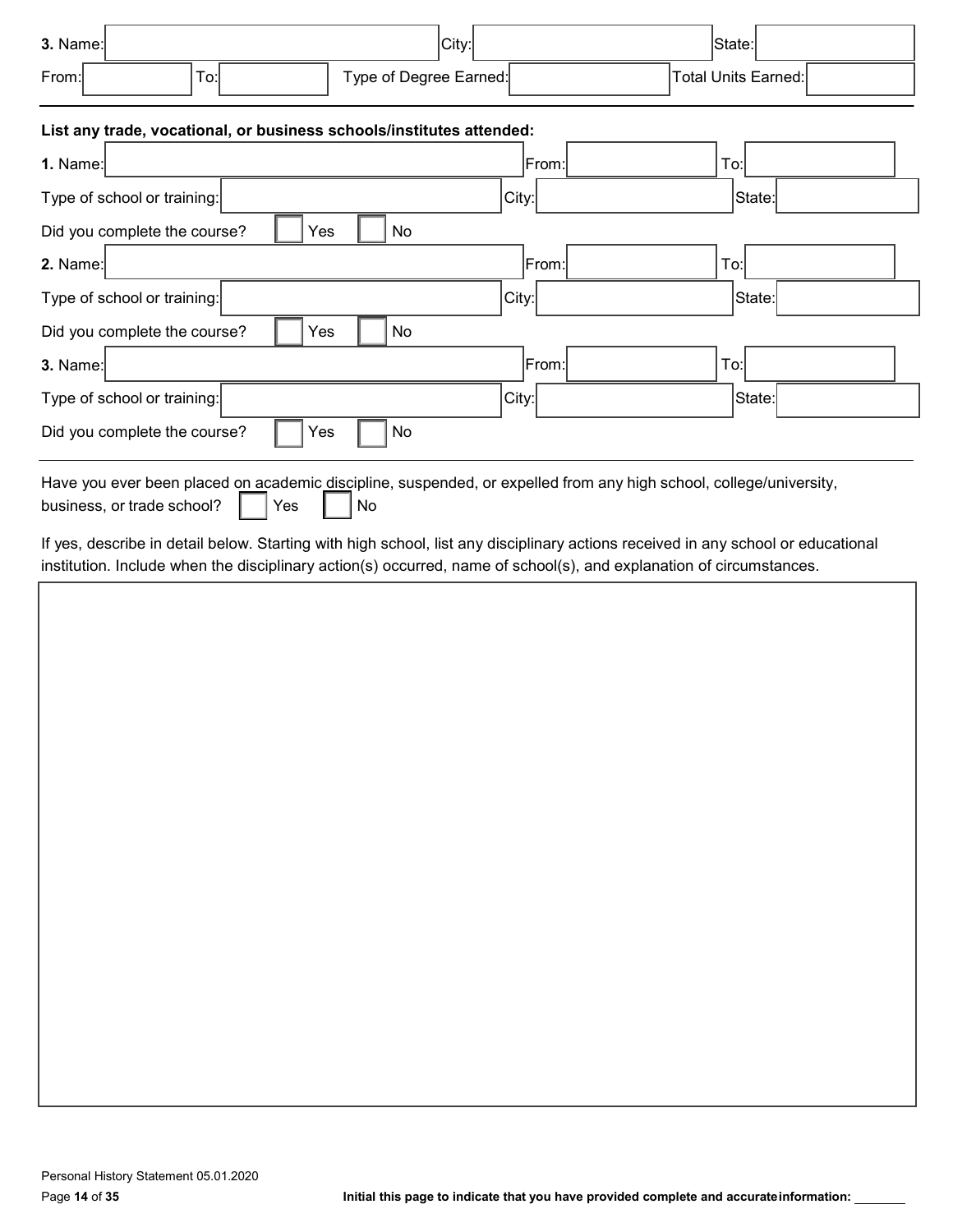#### **SECTION 4: RESIDENCES**

#### LIST OF RESIDENCES

- List all residences during the last ten years or since age 17. Provide complete addresses (include markers such as Street, Drive, Road, East, West, etc., and unit or apartment number). Do not use P.O. Boxes.
- If the residence is a military base, identify the name of the base in the address, nearest city, state, and zip code. DO NOT LIST military barracks mates, unless you shared individual quarters.
- If you need additional space for your answers, attach additional sheets as needed. Be sure to indicate what section number and page this refers to.

| 1. Current Residence Address:                           |          |                        |      |  |
|---------------------------------------------------------|----------|------------------------|------|--|
| City:                                                   | State:   |                        | Zip: |  |
| If renting; property manager, rent collector, or owner: |          | <b>Contact Number:</b> |      |  |
| Address of property mgr., rent collector, or owner:     |          | Email:                 |      |  |
| City:                                                   | ∣State:∣ |                        | Zip: |  |
| From:<br>To:                                            |          |                        |      |  |
| Name(s) of those with whom you live:<br>N/A             |          |                        |      |  |
| 2. Former Address:                                      |          |                        |      |  |
| City:                                                   | State:   |                        | Zip: |  |
| If renting; property manager, rent collector, or owner: |          | Contact Number:        |      |  |
| Address of property mgr., rent collector, or owner:     |          | Email:                 |      |  |
| City:                                                   | State:   |                        | Zip: |  |
| From:<br>To:                                            |          |                        |      |  |
| N/A<br>Name(s) of those with whom you live:             |          |                        |      |  |
| Reason for moving:                                      |          |                        |      |  |
| 3. Former Address:                                      |          |                        |      |  |
| City:                                                   | State:   |                        | Zip: |  |
| If renting; property manager, rent collector, or owner: |          | Contact Number:        |      |  |
| Address of property mgr., rent collector, or owner:     |          | Email:                 |      |  |
| City:                                                   | State:   |                        | Zip: |  |
| From:<br>To:                                            |          |                        |      |  |
| Name(s) of those with whom you live:<br>N/A             |          |                        |      |  |
| Reason for moving:                                      |          |                        |      |  |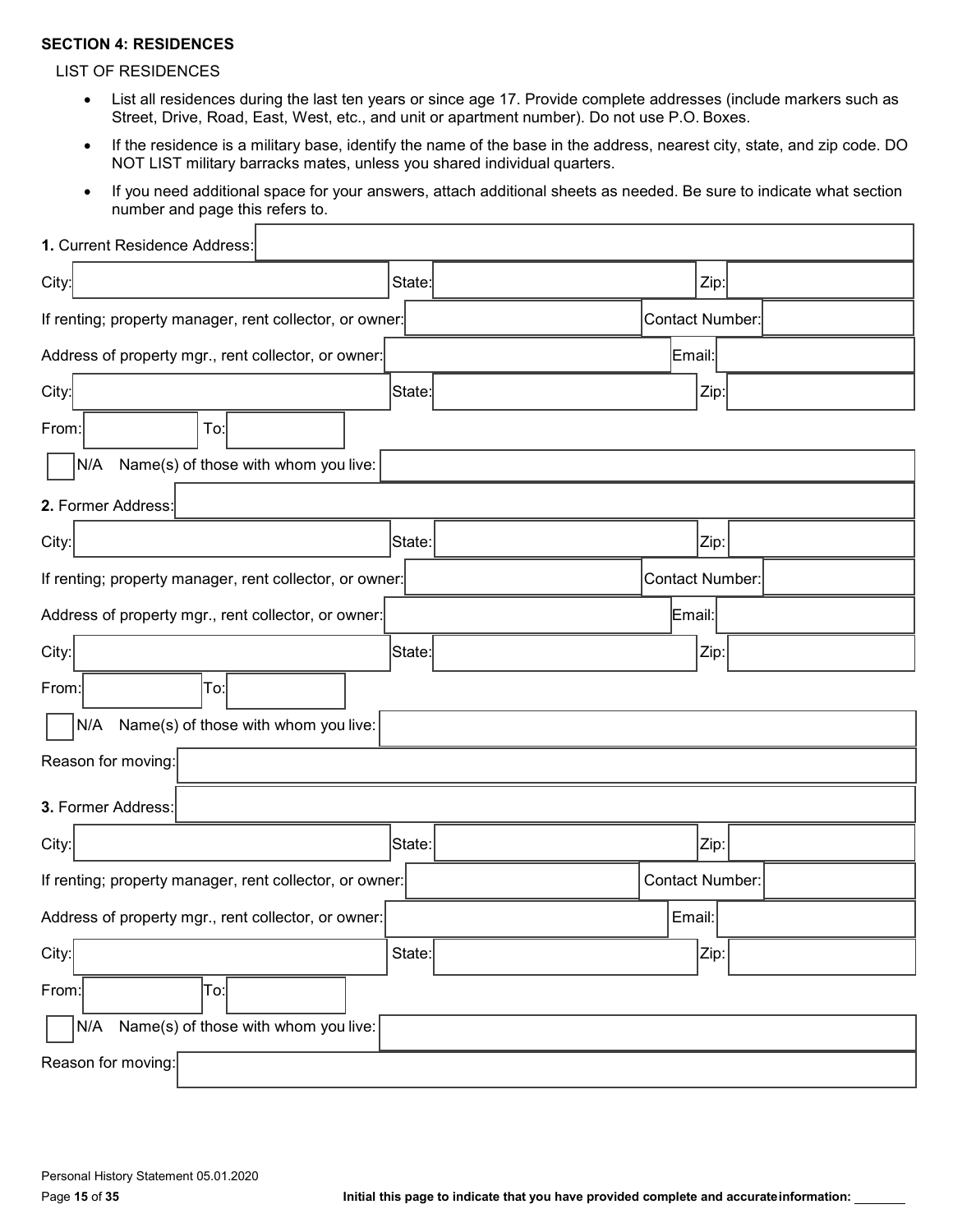| 4. Former Address:                                      |        |                        |  |
|---------------------------------------------------------|--------|------------------------|--|
| City:                                                   | State: | Zip:                   |  |
| If renting; property manager, rent collector, or owner: |        | <b>Contact Number:</b> |  |
| Address of property mgr., rent collector, or owner:     |        | Email:                 |  |
| City:                                                   | State: | Zip:                   |  |
| To:<br>From:                                            |        |                        |  |
| Name(s) of those with whom you live:<br>N/A             |        |                        |  |
| Reason for moving:                                      |        |                        |  |
| 5. Former Address:                                      |        |                        |  |
| City:                                                   | State: | Zip:                   |  |
| If renting; property manager, rent collector, or owner: |        | <b>Contact Number:</b> |  |
| Address of property mgr., rent collector, or owner:     |        | Email:                 |  |
| City:                                                   | State: | Zip:                   |  |
| To:<br>From:                                            |        |                        |  |
| Name(s) of those with whom you live:<br>N/A             |        |                        |  |
| Reason for moving:                                      |        |                        |  |
| 6. Former Address:                                      |        |                        |  |
| City:                                                   | State: | Zip:                   |  |
| If renting; property manager, rent collector, or owner: |        | Contact Number:        |  |
| Address of property mgr., rent collector, or owner:     |        | Email:                 |  |
| City:                                                   | State: | Zip:                   |  |
| To:<br>From:                                            |        |                        |  |
| N/A<br>Name(s) of those with whom you live:             |        |                        |  |
| Reason for moving:                                      |        |                        |  |
| 7. Former Address:                                      |        |                        |  |
| City:                                                   | State: | Zip:                   |  |
| If renting; property manager, rent collector, or owner: |        | Contact Number:        |  |
| Address of property mgr., rent collector, or owner:     |        | Email:                 |  |
| City:                                                   | State: | Zip:                   |  |
| From:<br>To:                                            |        |                        |  |
| Name(s) of those with whom you live:<br>N/A             |        |                        |  |
| Reason for moving:                                      |        |                        |  |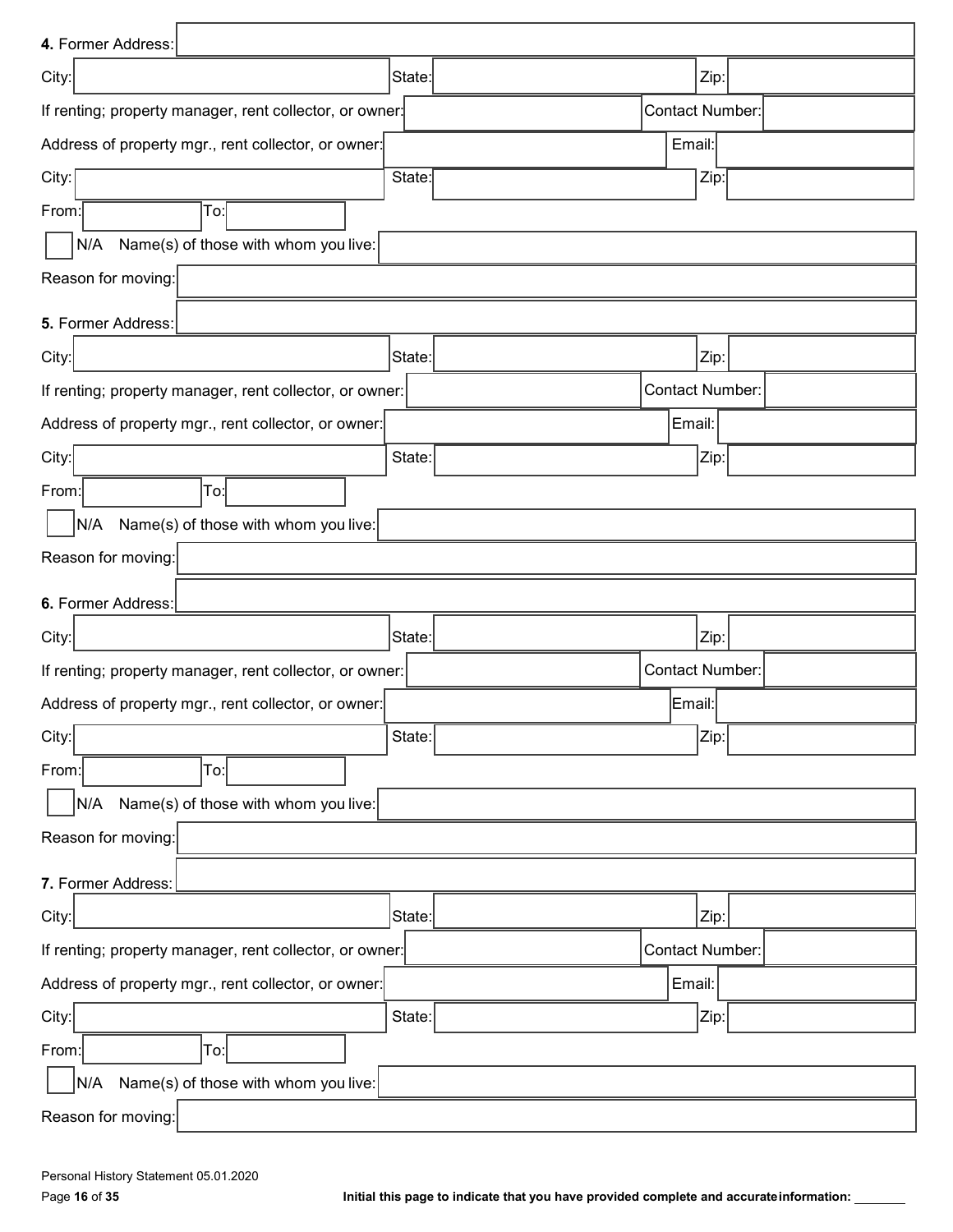Provide contact information for all housemates listed in the above entries for Section 4 that you have resided with during the past 10 years, or since the age of 17. DO NOT list anyone for whom you have already provided contact information. If you need additional space for your answers, attach additional sheets as needed. Be sure to indicate what section number and page this refers to.

| pago uno roioro lo.            |                                                                      |                           |  |        |      |  |
|--------------------------------|----------------------------------------------------------------------|---------------------------|--|--------|------|--|
| 1. Housemate Name:             |                                                                      | Contact Number:<br>Email: |  |        |      |  |
| <b>Current Street Address:</b> |                                                                      |                           |  |        |      |  |
| City:                          |                                                                      | State:                    |  |        | Zip: |  |
|                                | Nature of relationship (friend, relative, landlord, housemate only): |                           |  |        |      |  |
| 2. Housemate Name:             |                                                                      | Contact Number:           |  | Email: |      |  |
| <b>Current Street Address:</b> |                                                                      |                           |  |        |      |  |
| City:                          |                                                                      | State:                    |  |        | Zip: |  |
|                                | Nature of relationship (friend, relative, landlord, housemate only): |                           |  |        |      |  |
| 3. Housemate Name:             |                                                                      | Contact Number:           |  | Email: |      |  |
| <b>Current Street Address:</b> |                                                                      |                           |  |        |      |  |
| City:                          |                                                                      | State:                    |  |        | Zip: |  |
|                                | Nature of relationship (friend, relative, landlord, housemate only): |                           |  |        |      |  |
| 4. Housemate Name:             |                                                                      | Contact Number:           |  | Email: |      |  |
| <b>Current Street Address:</b> |                                                                      |                           |  |        |      |  |
| City:                          |                                                                      | State:                    |  |        | Zip: |  |
|                                | Nature of relationship (friend, relative, landlord, housemate only): |                           |  |        |      |  |
| 5. Housemate Name:             |                                                                      | Contact Number:           |  | Email: |      |  |
| <b>Current Street Address:</b> |                                                                      |                           |  |        |      |  |
| City:                          |                                                                      | State:                    |  |        | Zip: |  |
|                                | Nature of relationship (friend, relative, landlord, housemate only): |                           |  |        |      |  |
| 6. Housemate Name:             |                                                                      | Contact Number:           |  | Email: |      |  |
| <b>Current Street Address:</b> |                                                                      |                           |  |        |      |  |
| City:                          |                                                                      | State:                    |  |        | Zip: |  |
|                                | Nature of relationship (friend, relative, landlord, housemate only): |                           |  |        |      |  |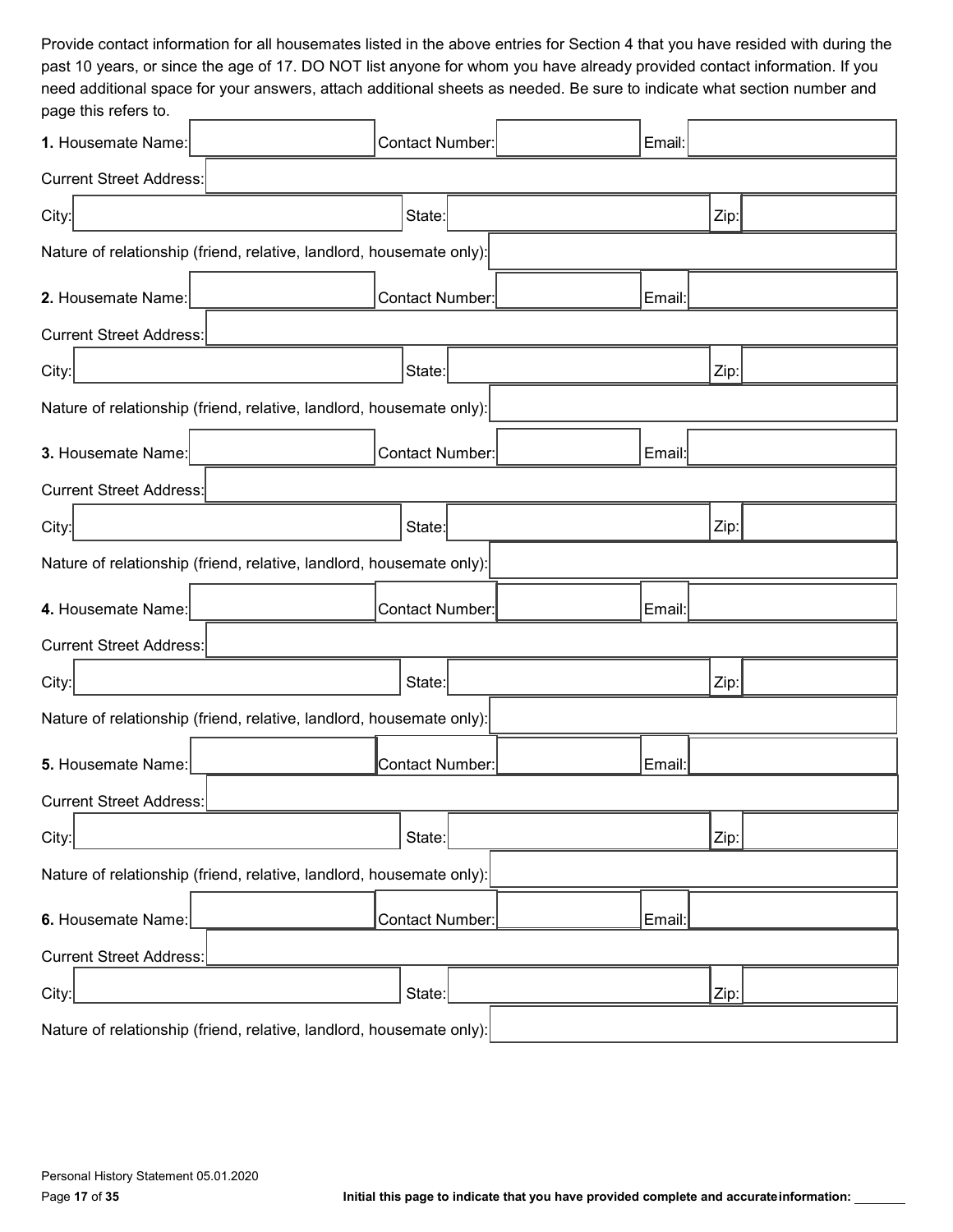| Have you ever been evicted or asked to leave a residence?                                                                                                                                                                                                                          | Yes                 | No               |               |            |
|------------------------------------------------------------------------------------------------------------------------------------------------------------------------------------------------------------------------------------------------------------------------------------|---------------------|------------------|---------------|------------|
| Have you ever left a residence owing rent?                                                                                                                                                                                                                                         | Yes<br>No           |                  |               |            |
| If you answered "Yes" to either of the two questions above, explain (include when, where, and circumstances):                                                                                                                                                                      |                     |                  |               |            |
|                                                                                                                                                                                                                                                                                    |                     |                  |               |            |
| <b>SECTION 5: EXPERIENCE AND EMPLOYMENT</b>                                                                                                                                                                                                                                        |                     |                  |               |            |
| <b>JOB EXPERIENCE</b><br>Have you EVER served as a Peace Officer, Jailer, or Telecommunicator in another state OR another<br>٠<br>country?<br>Yes<br>No<br>If YES, list below.                                                                                                     |                     |                  |               |            |
| List ALL jobs you have had in the last ten years, including part-time, temporary, self-employment, and volunteer.<br>(Begin with your most current. If more space is needed, continue your response on the additional space page at<br>the end of the Personal History Statement). |                     |                  |               |            |
| If you have military experience, including reserve duty, enter your military base, assignments, or unit of<br>assignment. Include ALL military services.                                                                                                                           |                     |                  |               |            |
| List ALL periods of unemployment in excess of 30 days.                                                                                                                                                                                                                             |                     |                  |               |            |
| 1. Name of Employer or Military Unit:                                                                                                                                                                                                                                              |                     | From:            |               | To:        |
| Address or Base:                                                                                                                                                                                                                                                                   |                     |                  |               |            |
| City:                                                                                                                                                                                                                                                                              | State:              |                  | Zip:          |            |
| Supervisor:                                                                                                                                                                                                                                                                        | Contact Number:     |                  | Email:        |            |
| Job Title:                                                                                                                                                                                                                                                                         | Reason for Leaving: |                  |               |            |
| Duties/Assignments:                                                                                                                                                                                                                                                                |                     |                  |               |            |
| Full-Time<br>Part-Time                                                                                                                                                                                                                                                             | Temporary           | Self-Employed    |               | Unemployed |
| Names of Co-Worker(s) and their Phone Number(s):                                                                                                                                                                                                                                   |                     |                  |               |            |
|                                                                                                                                                                                                                                                                                    |                     |                  |               |            |
| Would there be a problem if we contact your current employer?                                                                                                                                                                                                                      |                     | No<br>Yes        |               |            |
| If yes, explain:                                                                                                                                                                                                                                                                   |                     |                  |               |            |
|                                                                                                                                                                                                                                                                                    |                     |                  |               |            |
| 2. Period of Unemployment<br>To:<br>From:<br>Check if applicable:<br>Student                                                                                                                                                                                                       | Between jobs        | Leave of absence | <b>Travel</b> | Other      |
| Personal History Statement 05.01.2020                                                                                                                                                                                                                                              |                     |                  |               |            |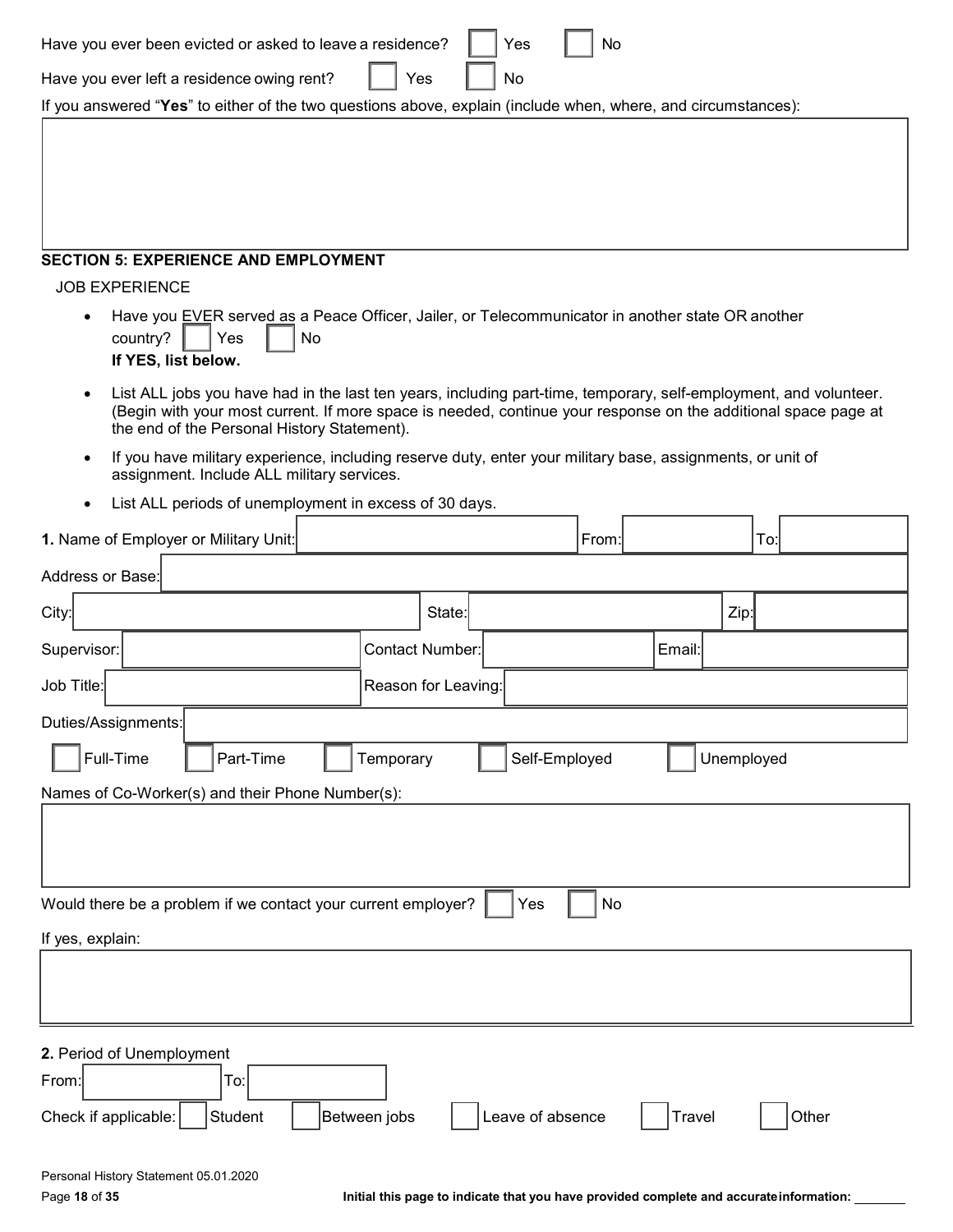| 3. Name of Employer or Military Unit:            |                     | From:            | To:                    |
|--------------------------------------------------|---------------------|------------------|------------------------|
| Address or Base:                                 |                     |                  |                        |
| City:                                            | State:              |                  | Zip:                   |
| Supervisor:                                      | Contact Number:     | Email:           |                        |
| Job Title:                                       | Reason for Leaving: |                  |                        |
| Duties/Assignments:                              |                     |                  |                        |
| Full-Time<br>Part-Time                           | Temporary           | Self-Employed    | Unemployed             |
| Names of Co-Worker(s) and their Phone Number(s): |                     |                  |                        |
|                                                  |                     |                  |                        |
|                                                  |                     |                  |                        |
| 4. Period of Unemployment                        |                     |                  |                        |
| To:<br>From:                                     |                     |                  |                        |
| Student<br>Check if applicable:                  | Between jobs        | Leave of absence | Other<br><b>Travel</b> |
|                                                  |                     |                  |                        |
| 5. Name of Employer or Military Unit:            |                     | From:            | To:                    |
| Address or Base:                                 |                     |                  |                        |
| City:                                            | State:              |                  | Zip¦                   |
| Supervisor:                                      | Contact Number:     | Email:           |                        |
| Job Title:                                       | Reason for Leaving: |                  |                        |
| Duties/Assignments:                              |                     |                  |                        |
| Full-Time<br>Part-Time                           | Temporary           | Self-Employed    | Unemployed             |
| Names of Co-Worker(s) and their Phone Number(s): |                     |                  |                        |
|                                                  |                     |                  |                        |
| 6. Period of Unemployment                        |                     |                  |                        |
| From:<br>To:                                     |                     |                  |                        |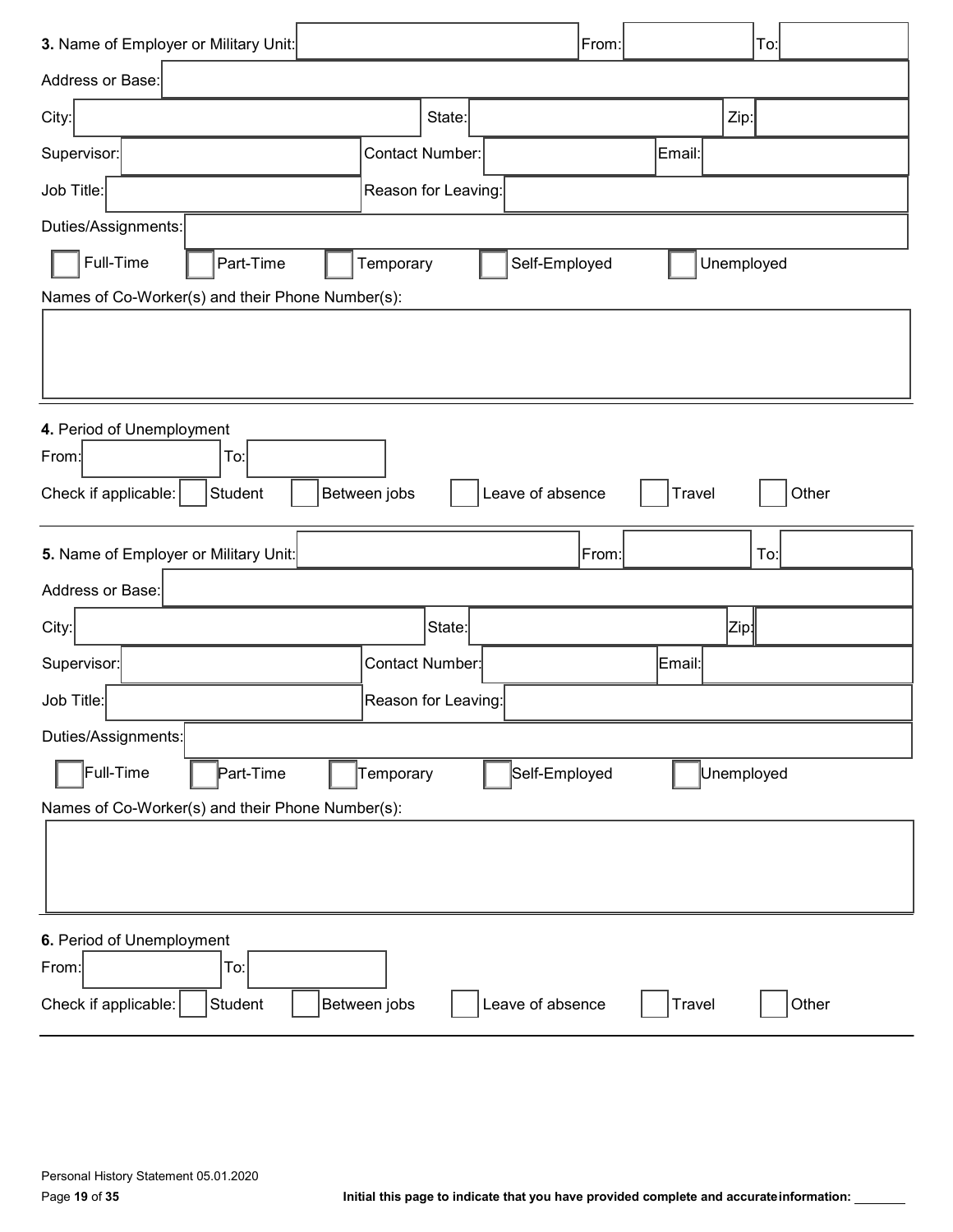| 7. Name of Employer or Military Unit:            |                        | From:            | To:                    |
|--------------------------------------------------|------------------------|------------------|------------------------|
| Address or Base:                                 |                        |                  |                        |
| City:                                            | State:                 |                  | Zip:                   |
| Supervisor:                                      | <b>Contact Number:</b> |                  | Email:                 |
| Job Title:                                       | Reason for Leaving:    |                  |                        |
| Duties/Assignments:                              |                        |                  |                        |
| Full-Time<br>Part-Time                           | Temporary              | Self-Employed    | Unemployed             |
| Names of Co-Worker(s) and their Phone Number(s): |                        |                  |                        |
|                                                  |                        |                  |                        |
|                                                  |                        |                  |                        |
|                                                  |                        |                  |                        |
| 8. Period of Unemployment<br>To:<br>From:        |                        |                  |                        |
| Student<br>Check if applicable:                  | Between jobs           | Leave of absence | Other<br>Travel        |
|                                                  |                        |                  |                        |
|                                                  |                        |                  |                        |
| 9. Name of Employer or Military Unit:            |                        | From:            | To:                    |
| Address or Base:                                 |                        |                  |                        |
| City:                                            | State:                 |                  | Zip:                   |
| Supervisor:                                      | <b>Contact Number:</b> |                  | ∣Email:∣               |
| Job Title:                                       | Reason for Leaving:    |                  |                        |
| Duties/Assignments:                              |                        |                  |                        |
| Full-Time<br>Part-Time                           | Temporary              | Self-Employed    | Unemployed             |
| Names of Co-Worker(s) and their Phone Number(s): |                        |                  |                        |
|                                                  |                        |                  |                        |
|                                                  |                        |                  |                        |
|                                                  |                        |                  |                        |
| 10. Period of Unemployment                       |                        |                  |                        |
| From:<br>To:<br>Student<br>Check if applicable:  | Between jobs           | Leave of absence | <b>Travel</b><br>Other |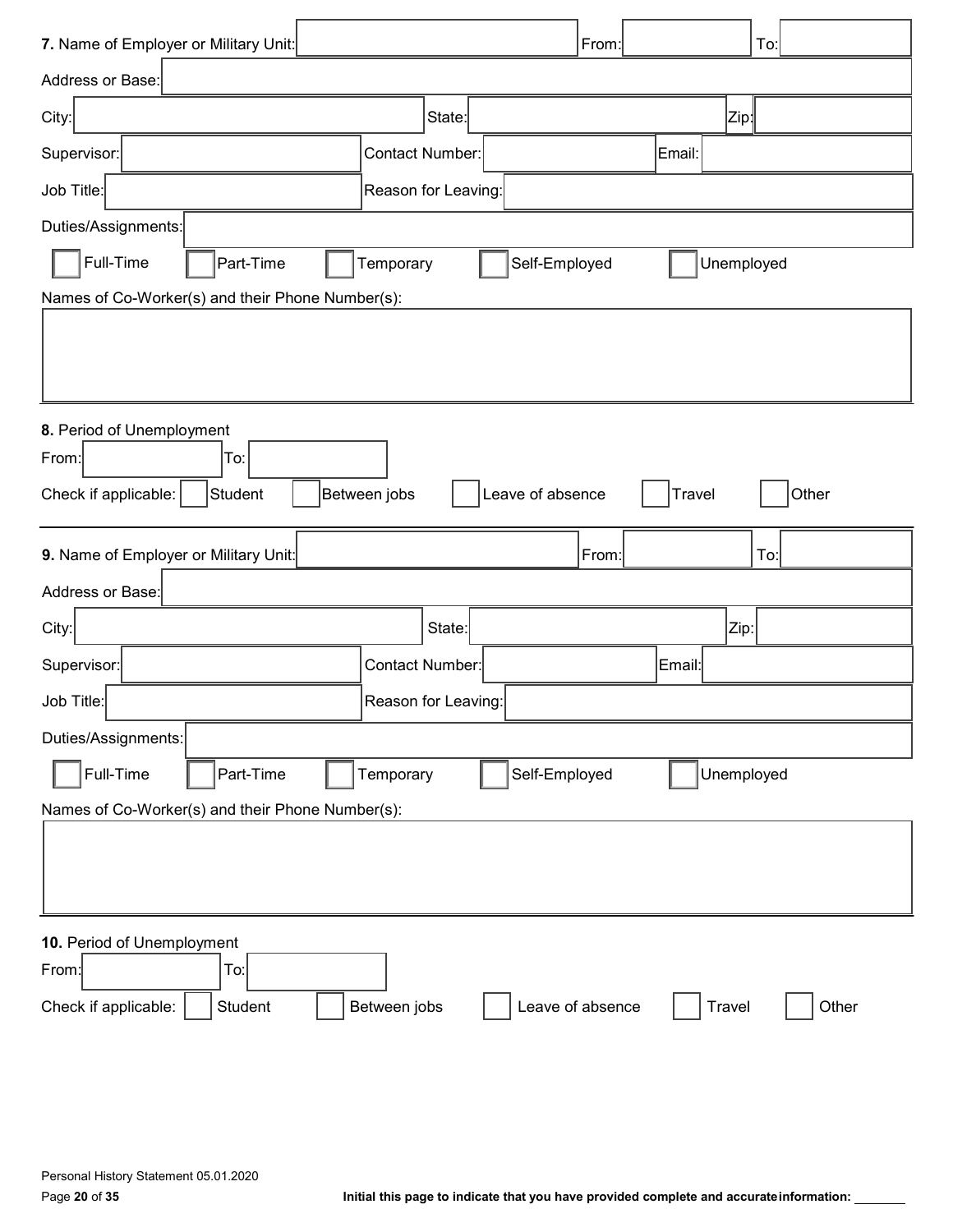| 11. Name of Employer or Military Unit: |                                                  |                        |                  | From: |               |                  | To:   |
|----------------------------------------|--------------------------------------------------|------------------------|------------------|-------|---------------|------------------|-------|
| Address or Base:                       |                                                  |                        |                  |       |               |                  |       |
| City:                                  |                                                  | State:                 |                  |       |               | Zip <sub>1</sub> |       |
| Supervisor:                            |                                                  | <b>Contact Number:</b> |                  |       | Email:        |                  |       |
| Job Title:                             |                                                  | Reason for Leaving:    |                  |       |               |                  |       |
| Duties/Assignments:                    |                                                  |                        |                  |       |               |                  |       |
| Full-Time                              | Part-Time                                        | Temporary              | Self-Employed    |       |               | Unemployed       |       |
|                                        | Names of Co-Worker(s) and their Phone Number(s): |                        |                  |       |               |                  |       |
|                                        |                                                  |                        |                  |       |               |                  |       |
|                                        |                                                  |                        |                  |       |               |                  |       |
| 12. Period of Unemployment             |                                                  |                        |                  |       |               |                  |       |
| From:                                  | To:                                              |                        |                  |       |               |                  |       |
| Check if applicable:                   | Student                                          | Between jobs           | Leave of absence |       | Travel        |                  | Other |
|                                        |                                                  |                        |                  |       |               |                  |       |
| 13. Name of Employer or Military Unit: |                                                  |                        |                  | From: |               |                  | To:   |
| Address or Base:                       |                                                  |                        |                  |       |               |                  |       |
| City:                                  |                                                  | State:                 |                  |       |               | Zip:             |       |
| Supervisor:                            |                                                  | <b>Contact Number:</b> |                  |       | Email:        |                  |       |
| Job Title:                             |                                                  | Reason for Leaving:    |                  |       |               |                  |       |
| Duties/Assignments:                    |                                                  |                        |                  |       |               |                  |       |
| Full-Time                              | Part-Time                                        | Temporary              | Self-Employed    |       |               | Unemployed       |       |
|                                        | Names of Co-Worker(s) and their Phone Number(s): |                        |                  |       |               |                  |       |
|                                        |                                                  |                        |                  |       |               |                  |       |
|                                        |                                                  |                        |                  |       |               |                  |       |
| 14. Period of Unemployment             |                                                  |                        |                  |       |               |                  |       |
| From:                                  | To:                                              |                        |                  |       |               |                  |       |
| Check if applicable:                   | Student                                          | Between jobs           | Leave of absence |       | <b>Travel</b> |                  | Other |
|                                        |                                                  |                        |                  |       |               |                  |       |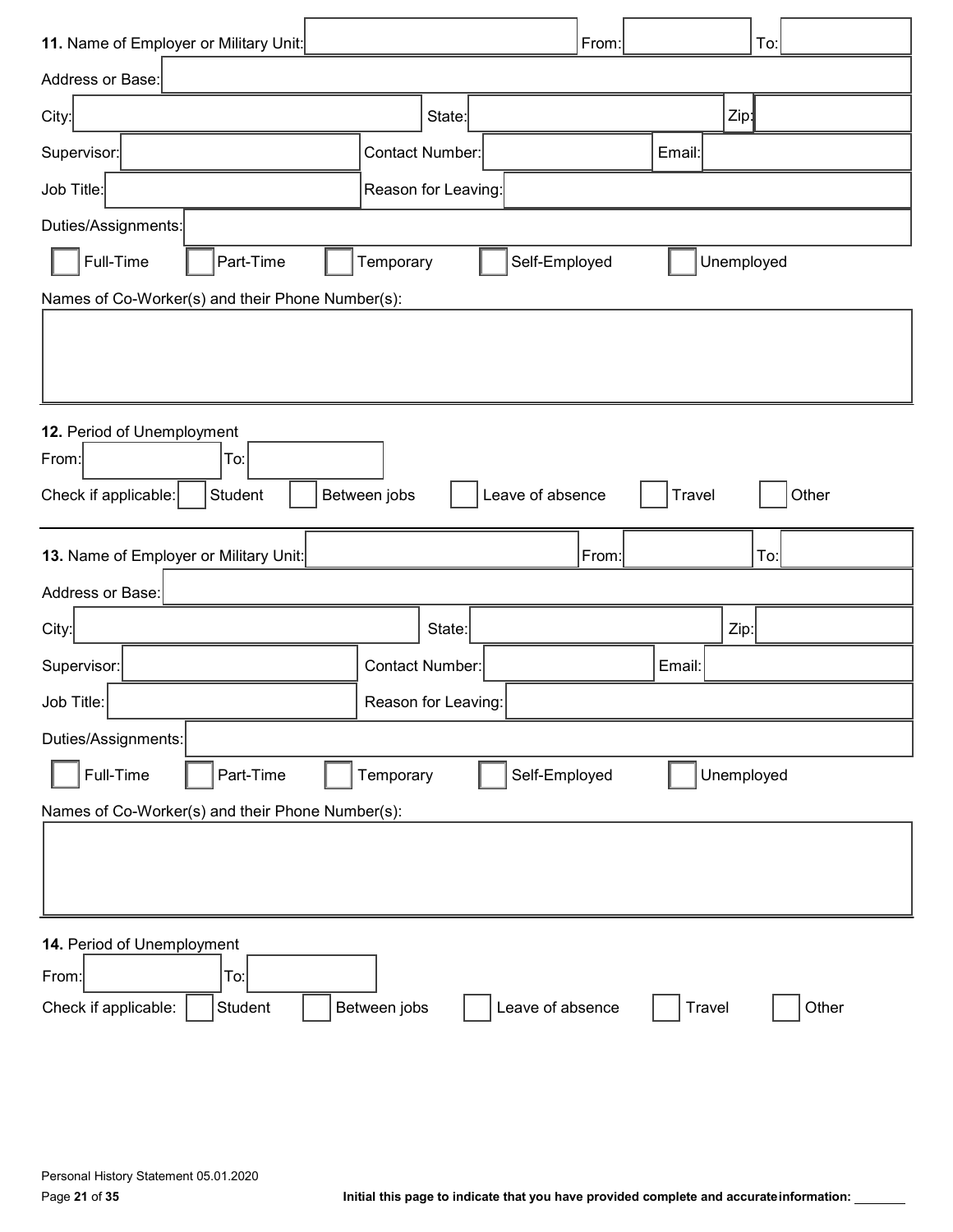| 15. Name of Employer or Military Unit:<br>From:<br>To:                                                                                                                                                 |
|--------------------------------------------------------------------------------------------------------------------------------------------------------------------------------------------------------|
| Address or Base:                                                                                                                                                                                       |
| Zip:<br>City:<br>State:                                                                                                                                                                                |
| <b>Contact Number:</b><br>Supervisor:<br>Email:                                                                                                                                                        |
| Job Title:<br>Reason for Leaving:                                                                                                                                                                      |
| Duties/Assignments:                                                                                                                                                                                    |
| Full-Time<br>Part-Time<br>Self-Employed<br>Unemployed<br>Temporary                                                                                                                                     |
| Names of Co-Worker(s) and their Phone Number(s):                                                                                                                                                       |
|                                                                                                                                                                                                        |
|                                                                                                                                                                                                        |
| 16. Period of Unemployment<br>From:<br>To:                                                                                                                                                             |
| Between jobs<br>Leave of absence<br>Other<br>Student<br>Travel                                                                                                                                         |
| Check if applicable:                                                                                                                                                                                   |
| From:<br>To:<br>17. Name of Employer or Military Unit:                                                                                                                                                 |
| Address or Base:                                                                                                                                                                                       |
| City:<br>State:<br>Zip:                                                                                                                                                                                |
| <b>Contact Number:</b><br>Supervisor:<br>Email:                                                                                                                                                        |
| Job Title:<br>Reason for Leaving:                                                                                                                                                                      |
| Duties/Assignments:                                                                                                                                                                                    |
| Full-Time<br>Part-Time<br>Self-Employed<br>Unemployed<br>Temporary                                                                                                                                     |
| Names of Co-Worker(s) and their Phone Number(s):                                                                                                                                                       |
|                                                                                                                                                                                                        |
|                                                                                                                                                                                                        |
| 18. Have you ever been disciplined at work? (This includes written warnings, formal letters of reprimands, suspensions,                                                                                |
| reductions in pay, reassignments, or demotions).<br>No<br>Yes                                                                                                                                          |
| 19. Have you ever been fired, released from probation, or asked to resign from any place of employment?<br>Yes<br>No                                                                                   |
| 20. Were you ever involved in a physical/verbal altercation with a supervisor, co-worker, or customer?<br>No<br>Yes                                                                                    |
| 21. Have you ever resigned without giving two weeks-notice?<br>Yes<br>No                                                                                                                               |
| 22. Have you ever resigned in lieu of termination?<br>Yes<br>No                                                                                                                                        |
| 23. Have you ever been accused of discrimination (such as sexual harassment, racial bias, sexual orientation harassment,<br>etc.) by a co-worker, superior, subordinate, and/or customer?<br>No<br>Yes |
| Personal History Statement 05.01.2020                                                                                                                                                                  |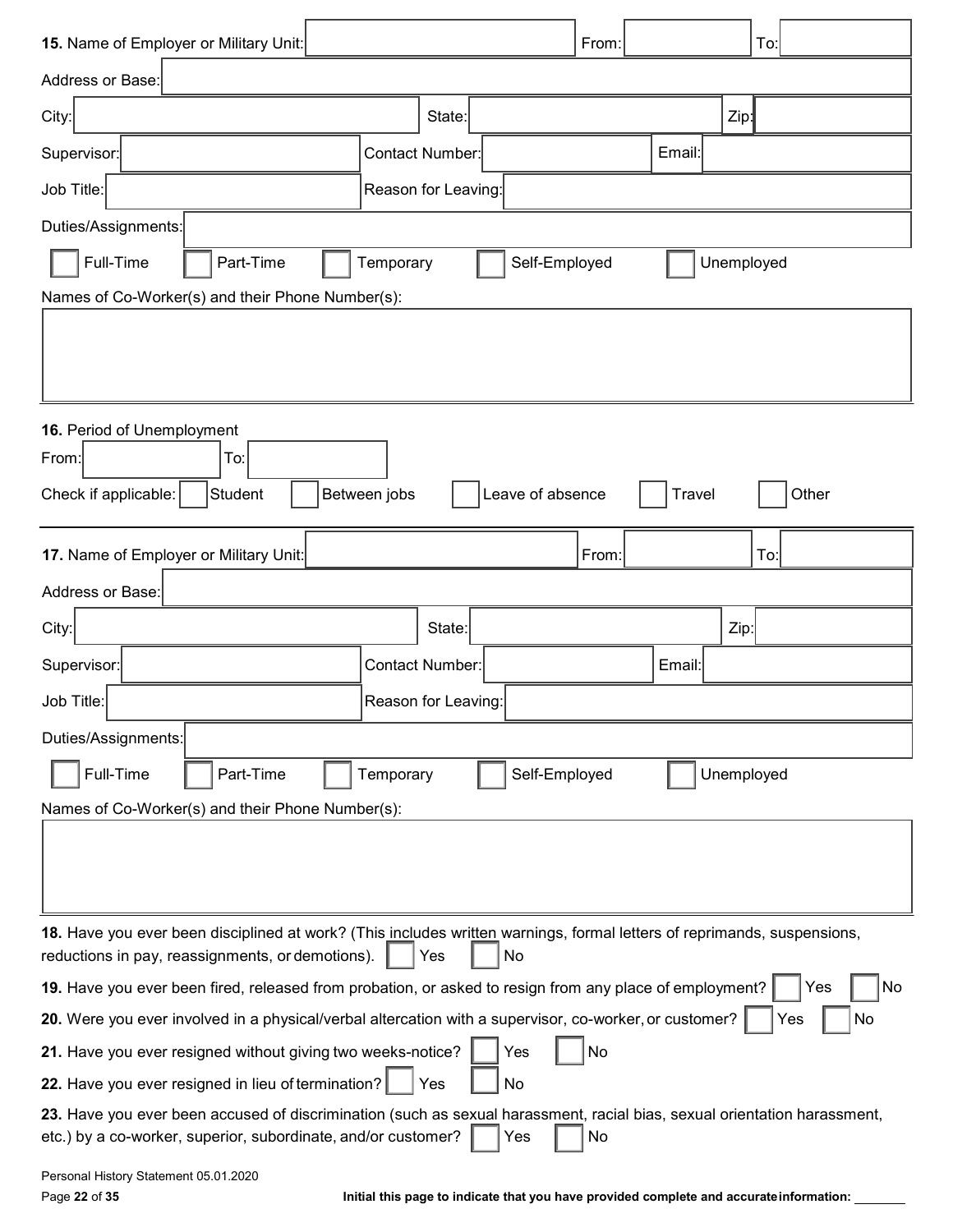| No<br>24. Were you ever the subject of a written complaint at work?<br>Yes                                                                                                         |
|------------------------------------------------------------------------------------------------------------------------------------------------------------------------------------|
| 25. Have you ever been counseled at work due to lateness or absences?<br>No<br>Yes                                                                                                 |
| 26. Did you ever receive an unsatisfactory performance review?<br>No<br>Yes                                                                                                        |
| No<br>27. Have you ever sold, released, or given away legally confidential information?<br>Yes                                                                                     |
| 28. Have you ever called in sick when you were neither sick nor caring for a sick family member?<br>Yes<br>No                                                                      |
| If yes, how many sick days have you used in the past five years which were not due to illness?                                                                                     |
| If you answered "Yes" to any of Questions $18 - 28$ (at the bottom of the previous page and above), explain (include when,                                                         |
| where, and circumstances; indicate the corresponding question number):                                                                                                             |
|                                                                                                                                                                                    |
|                                                                                                                                                                                    |
|                                                                                                                                                                                    |
|                                                                                                                                                                                    |
|                                                                                                                                                                                    |
| Has your work performance ever been affected by your use of alcohol or drugs?<br>No<br>Yes                                                                                         |
| When?<br>Name of Employer:                                                                                                                                                         |
|                                                                                                                                                                                    |
| In the past ten years, have you been warned by an employer about your drinking or drug habits and their impact on your                                                             |
| performance?<br>Yes<br>No                                                                                                                                                          |
| When?<br>Name of Employer:                                                                                                                                                         |
|                                                                                                                                                                                    |
| <b>SECTION 6: MILITARY EXPERIENCE</b>                                                                                                                                              |
| (Complete for all branches of the military served. Add pages if necessary).                                                                                                        |
| 1. Are you required to register for the Selective Service?<br>No<br>Yes                                                                                                            |
| 2. If yes, have you registered?<br>No<br>Yes                                                                                                                                       |
| If no, explain:                                                                                                                                                                    |
| To:<br><b>Branch of Service:</b><br>Dates Served From:                                                                                                                             |
| Honorable<br>Other than Honorable<br>Type of Discharge:<br><b>Entry Level</b><br>General                                                                                           |
| Re-entry Code $(1 - 4)$ if applicable; refer to your DD-214:                                                                                                                       |
| 3. Are you currently participating in one of the following?<br><b>Military Reserve</b><br><b>National Guard</b>                                                                    |
| If checked, date obligation ends:                                                                                                                                                  |
| 4. Have you ever been the subject of any judicial or non-judiciary disciplinary action (such as, court martial, captain's mast,<br>No<br>office hours, company punishment)?<br>Yes |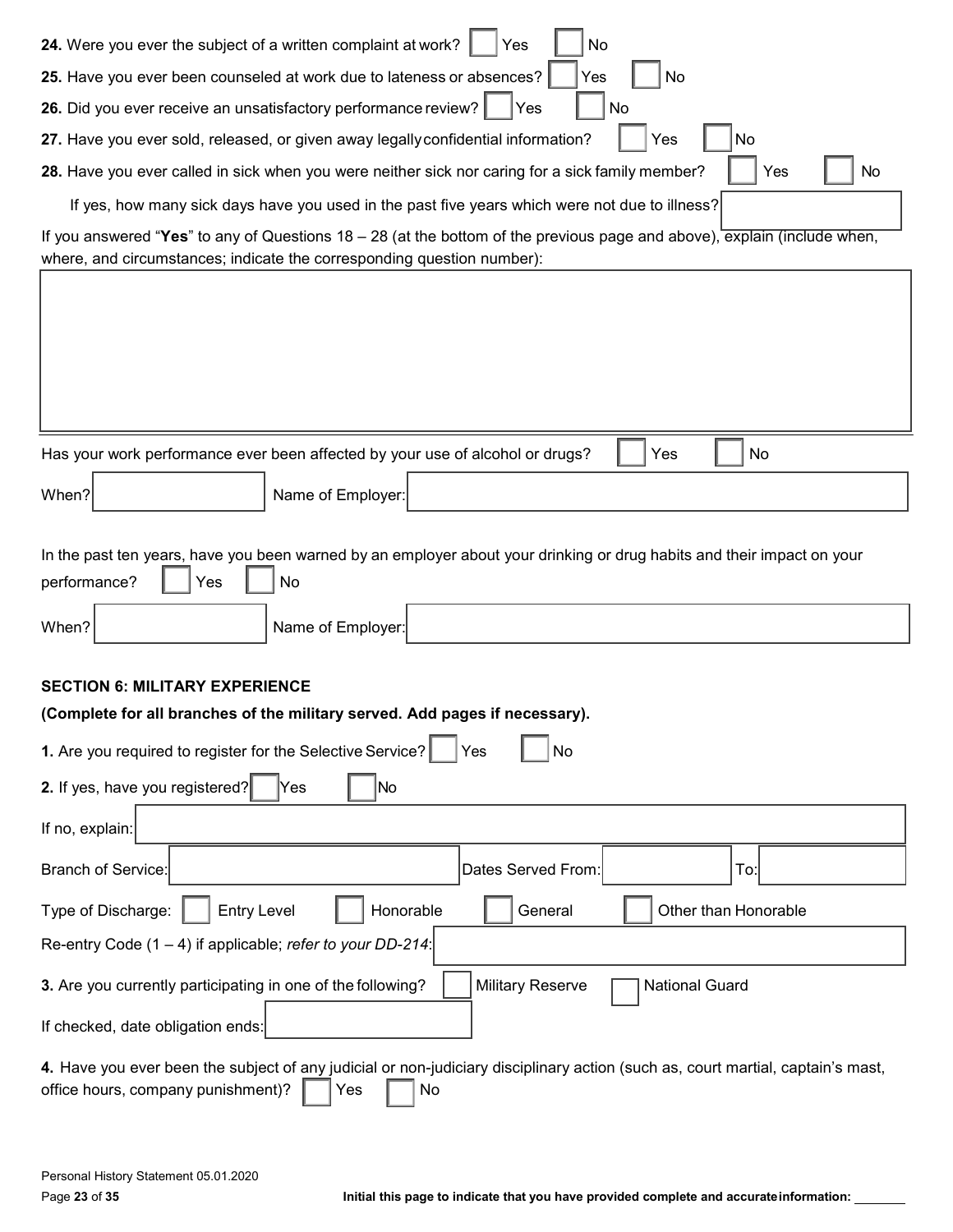| 5. Were you ever denied a security clearance, or had a clearance revoked, suspended or downgraded, either military or any<br>other federal, state, or municipal clearance?<br>Yes<br>No                                                                               |
|-----------------------------------------------------------------------------------------------------------------------------------------------------------------------------------------------------------------------------------------------------------------------|
| If you answered "Yes" to either of the last two questions (questions 4 and 5), explain. Include dates and circumstances.                                                                                                                                              |
|                                                                                                                                                                                                                                                                       |
|                                                                                                                                                                                                                                                                       |
|                                                                                                                                                                                                                                                                       |
|                                                                                                                                                                                                                                                                       |
| <b>SECTION 7: FINANCIAL</b>                                                                                                                                                                                                                                           |
| <b>INCOME AND EXPENSES:</b>                                                                                                                                                                                                                                           |
| For each of the following questions, fill in the amounts to the nearest dollar.                                                                                                                                                                                       |
| 1. From your employer(s), what is your monthly income?                                                                                                                                                                                                                |
| No<br>2. Do you have income other than from your salary or wages?<br>Yes                                                                                                                                                                                              |
| If yes, fill in amount:<br>per month<br>Explain:                                                                                                                                                                                                                      |
| 3. Approximately how much do you spend each month? (Estimate your monthly living expenses, include housing, utilities,<br>credit cards or other loan payments, food, gas and car maintenance, entertainment, etc., as well as any other obligations you<br>may have). |
|                                                                                                                                                                                                                                                                       |
| No<br>4. Have you ever filed for or declared bankruptcy (Chapter 7, 11 or 13)?<br>Yes                                                                                                                                                                                 |
| 5. Have any of your bills ever been turned over to a collection agency?<br>No<br>Yes                                                                                                                                                                                  |
| No<br>6. Have you ever had purchased goods repossessed?<br>Yes                                                                                                                                                                                                        |
| 7. Have your wages ever been garnished?<br>No<br>Yes                                                                                                                                                                                                                  |
| Yes<br>No<br>8. Have you ever been delinquent on income or other tax payments?                                                                                                                                                                                        |
| 9. Have you ever failed to file income tax or cheated/lied on an income tax form?<br>Yes<br>No                                                                                                                                                                        |
| 10. Have you ever had an employment bond refused?<br>No<br>Yes                                                                                                                                                                                                        |
| Yes<br>11. Have you ever avoided paying any lawful debt by moving away?<br>No                                                                                                                                                                                         |
| 12. Have you ever defaulted on a loan, including a student loan?<br>Yes<br>No                                                                                                                                                                                         |
| 13a. Have you ever borrowed money to pay for a gambling debt?<br>Yes<br>No                                                                                                                                                                                            |
| 13b. If "Yes," do you currently have any outstanding debts as a resultof gambling?<br>Yes<br>No                                                                                                                                                                       |
| 14. Have you ever spent money for illegal purposes (e.g., illegal drugs, prostitution, purchase fraudulent documents, etc.)?<br>Yes<br>No                                                                                                                             |
| 15. Have you ever failed to make or been late on a court-ordered payment e.g., child support, alimony, restitution, etc.)?<br>No<br>Yes                                                                                                                               |
| 16. Have you written three or more bad checks in a one-year period?<br>No<br>Yes                                                                                                                                                                                      |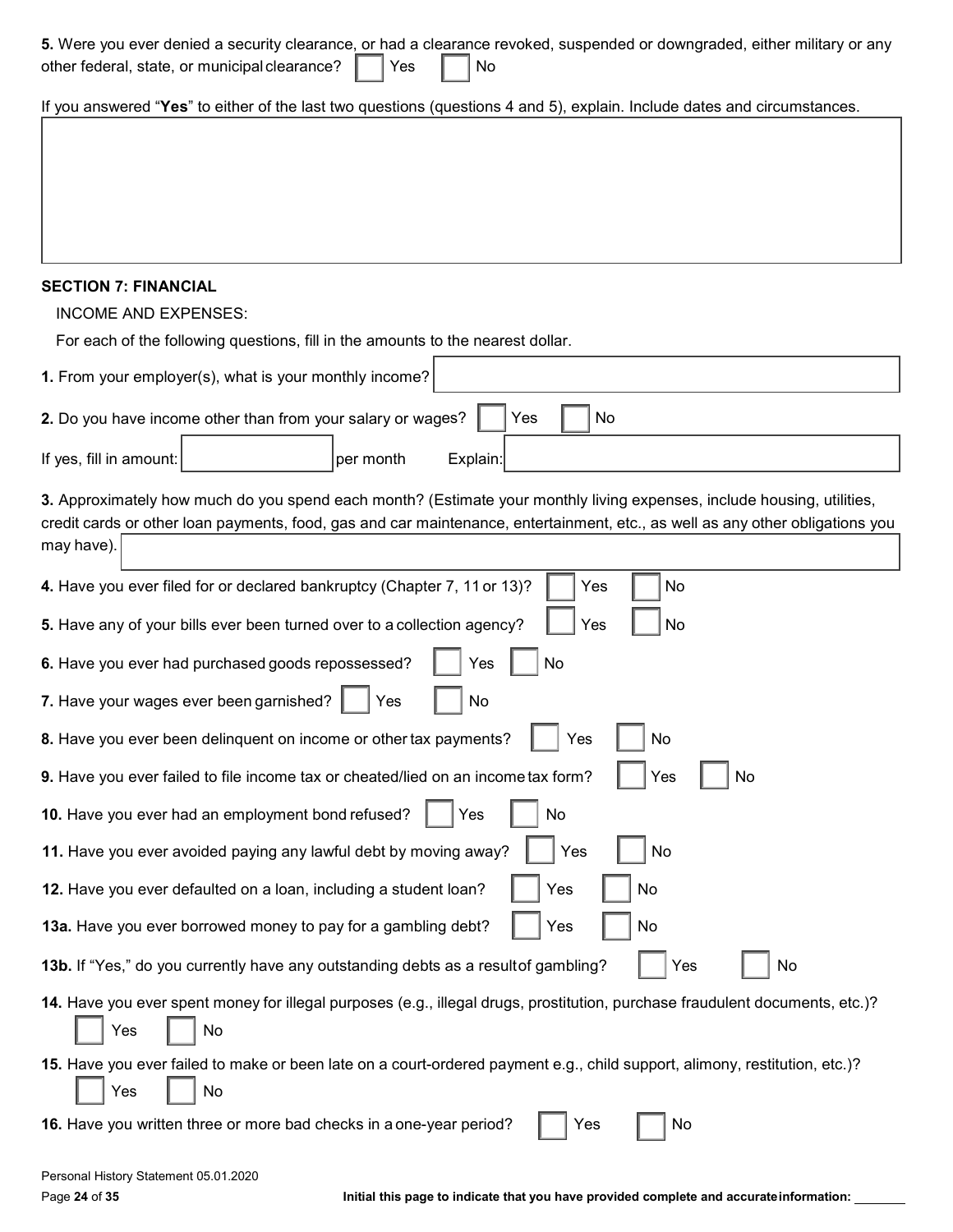| 17. Are you in arrears on court-ordered child support? |  | Yes |  | No |
|--------------------------------------------------------|--|-----|--|----|
|--------------------------------------------------------|--|-----|--|----|

If you answered "**Yes**" to any of Questions 4 – 17 (on the previous page and above), explain. Include when, where, and why and indicate the corresponding question number:

#### **SECTION 8: LEGAL**

#### **Disclosure of Citations, Arrests, and Convictions:**

This section requires you to report detentions, arrest, and convictions, including diversion programs and, in some cases, offenses that may have been pardoned. As a licensed applicant, you are required to disclose this information, unless specifically exempted by state or federal law.

- ALL detentions or arrests, whether they resulted in a conviction or not
- ALL convictions
- ALL diversion programs
- ALL citations, excluding traffic tickets (may have been detained and/or received a Class C for disorderly conduct, prostitution, assault, etc., without actual arrest

If you need additional space for your answers, attach additional sheets as needed. Be sure to indicate what section, question number, and page it refers.

# **Have you EVER been detained for investigation, held on suspicion, questioned, fingerprinted, arrested, indicted, criminally charged, or convicted of any misdemeanor or felony offense in this state or in any other legal jurisdiction (including offenses punishable under the Uniform Code of Military Justice)?**  $\|\cdot\|$  Yes  $\|\cdot\|$  No

| If yes, explain each incident:                         |                                |  |  |  |
|--------------------------------------------------------|--------------------------------|--|--|--|
| 1. Approximate Date:<br>Arresting or detaining agency: |                                |  |  |  |
| Charge:                                                |                                |  |  |  |
| Disposition or Penalty:                                |                                |  |  |  |
| 2. Approximate Date:                                   | Arresting or detaining agency: |  |  |  |
| Charge:                                                |                                |  |  |  |
| Disposition or Penalty:                                |                                |  |  |  |
| 3. Approximate Date:<br>Arresting or detaining agency: |                                |  |  |  |
| Charge:                                                |                                |  |  |  |
| Disposition of Penalty:                                |                                |  |  |  |
| 4. Approximate Date:                                   | Arresting or detaining agency: |  |  |  |
| Charge:                                                |                                |  |  |  |
| Disposition or Penalty:                                |                                |  |  |  |
|                                                        |                                |  |  |  |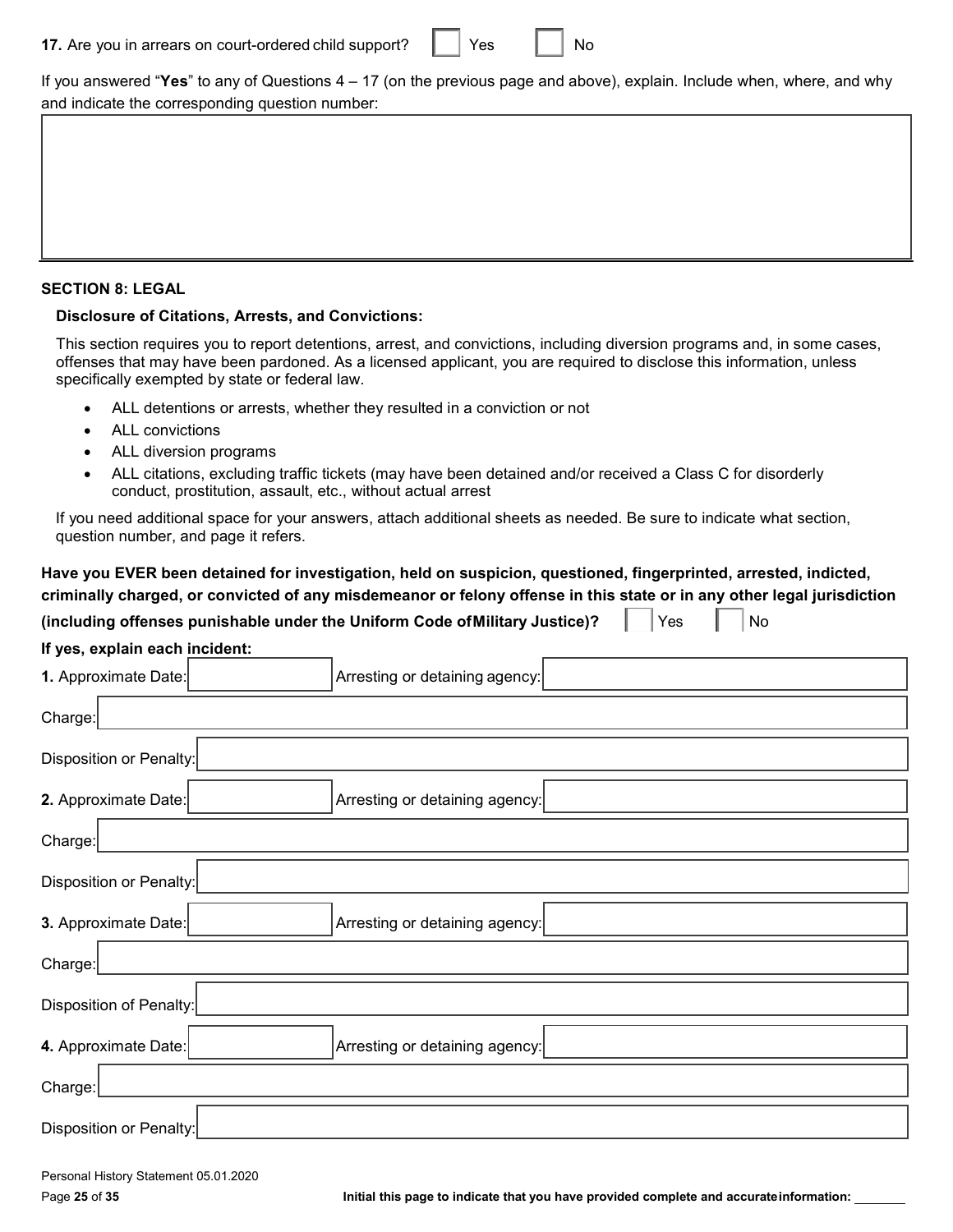| 5. Have you ever been placed on court probation as an adult?<br>No<br>Yes                                                                                                     |  |  |  |
|-------------------------------------------------------------------------------------------------------------------------------------------------------------------------------|--|--|--|
| 6. Have you ever been convicted of any charge that would prevent you from legally possessing a firearm or ammunition?<br>No<br>Yes                                            |  |  |  |
| 7. Were you ever required to appear before a juvenile court for an act which would have been a crime, if committed as an<br>adult?<br>No<br>Yes                               |  |  |  |
| 8. Have you ever been a party in a civil lawsuit (e.g., small claims actions, dissolutions, child custody, paternity, support, etc.)?<br>Yes<br>No                            |  |  |  |
| 9. Have the police ever been called to your home for any reason?<br>Yes<br>No                                                                                                 |  |  |  |
| 10. Have you or your spouse/partner ever been referred to Child Protective Services?<br>Yes<br>No                                                                             |  |  |  |
| 11. Have you ever been the subject of an emergency protective, restraining, or stay-awayorder?<br>No<br>Yes                                                                   |  |  |  |
| 12. Have you settled any civil suit in which you, your insurance company, or anyone else on your behalf was required to make<br>payment to the other party?<br>Yes<br>No      |  |  |  |
| 13. Have you ever fraudulently received welfare, unemployment compensation, compensation, or other state or federal<br>assistance?<br>No<br>Yes                               |  |  |  |
| 14. Have you ever filed a false insurance or workers' compensation claim?<br>No<br>Yes                                                                                        |  |  |  |
| If you answered "Yes" to any of Questions $5 - 14$ (above), explain. Include court case or document, dates, and circumstances.<br>Indicate the corresponding question number: |  |  |  |
|                                                                                                                                                                               |  |  |  |
|                                                                                                                                                                               |  |  |  |
|                                                                                                                                                                               |  |  |  |
|                                                                                                                                                                               |  |  |  |
|                                                                                                                                                                               |  |  |  |

#### **Undetected Acts – Part 1**

-l,

Within the past **seven** years **OR** at any time after you were first employed in law enforcement, have you ever committed any of the following misdemeanors?

| 15. Annoying/obscene phone calls<br>Yes<br>No                                               |  |  |  |
|---------------------------------------------------------------------------------------------|--|--|--|
| 16. Assault (use of force or violence upon another)<br>Yes<br>No                            |  |  |  |
| Yes<br>17. Assault on a family member (use of force or violence upon a family member)<br>No |  |  |  |
| 18. Brandishing a weapon (any type of weapon)<br>Yes<br>No                                  |  |  |  |
| Yes<br>19. Carrying a concealed weapon without a permit<br>No                               |  |  |  |
| <b>20.</b> Contributing to the delinguency of a minor<br>No<br>Yes                          |  |  |  |
| 21. Defrauding an innkeeper (not paying for food or room at a hotel/motel)<br>Yes<br>No     |  |  |  |
| <b>22.</b> Driving under the influence of alcohol and/or drugs<br>Yes<br>No                 |  |  |  |
| Personal History Statement 05.01.2020                                                       |  |  |  |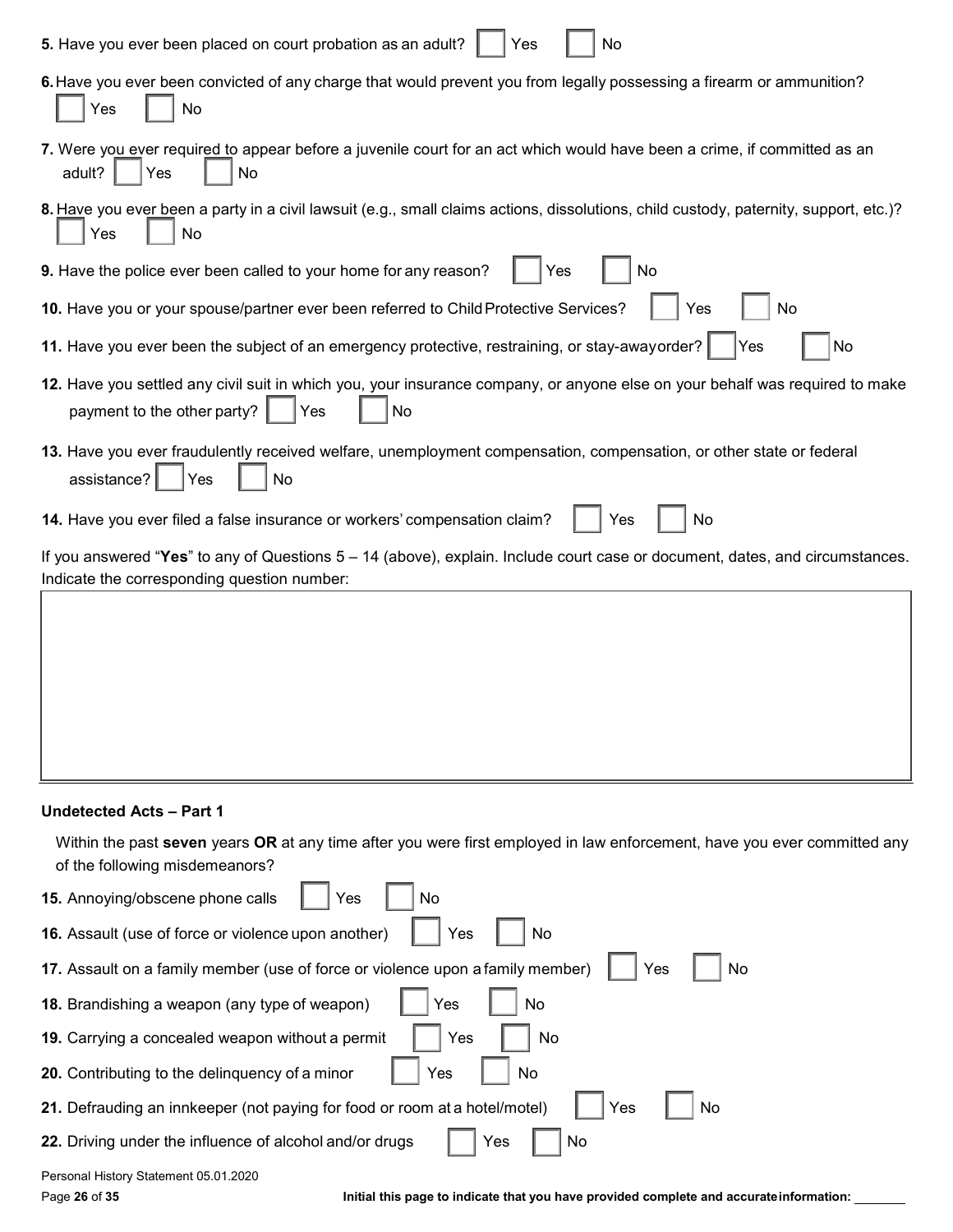**23.** Drunk in public (being so intoxicated in a public place that you're not able to carefor yourself)  $\Box$  Yes  $\Box$  No

| 24. Hit and run collision (no injuries)<br>No<br>Yes                                                   |
|--------------------------------------------------------------------------------------------------------|
| 25. Hunting or fishing without a license<br>No<br>Yes                                                  |
| 26. Illegal gambling<br>Yes<br>No                                                                      |
| 27. Impersonating a peace officer<br>No<br>Yes                                                         |
| 28. Indecent exposure (including flashing or mooning)<br>Yes<br>No                                     |
| 29. Joyriding (using a car or other vehicle without owner's permission)<br>Yes<br>No                   |
| <b>Undetected Acts - Part 1</b>                                                                        |
| At any time in your life, have you ever committed any of the following?                                |
| 30. Arson (intentionally destroying property by setting a fire)<br>Yes<br>No                           |
| 31. Assault with a deadly weapon<br>No<br>Yes                                                          |
| 32. Theft of a vehicle and/or vehicle parts<br>No<br>Yes                                               |
| 33. Burglary (entering a structure or vehicle to commit theft or other crime)<br>No<br>Yes             |
| No<br>34. Child molestation (performing unlawful acts with a child)<br>Yes                             |
| 35. Accessing, producing, or possessing child pornography<br>No<br>Yes                                 |
| 36. Injury to a child, elderly, and/or disabled<br>Yes<br>No                                           |
| 37. Embezzlement (theft of money or other valuables entrusted to you)<br>No<br>Yes                     |
| 38. Felony drunk driving (involving injuries)<br>No<br>Yes                                             |
| 39. Forcible rape or other act of unlawful intercourse/sexual activity<br>No<br>Yes                    |
| 40. Forgery (falsifying any type of document, check certificate, license, currency, etc.)<br>No<br>Yes |
| 41. Hit and run (with injuries)<br>Yes<br>No                                                           |
| 42. Hate crime<br>No<br>Yes                                                                            |
| 43. Insurance fraud<br>No<br>Yes                                                                       |
| 44. Theft (value of over \$500 and/or any firearm)<br>No<br>Yes                                        |
| 45. Murder, homicide, or attempted murder<br>No<br>Yes                                                 |
| Yes<br>No<br>46. Perjury (lying under oath)                                                            |
| 47. Possession of an explosive/destructive device<br>Yes<br>No                                         |
| 48. Robbery (theft from another person using a weapon, force, or fear)<br>Yes<br>No                    |
| 49. Stalking<br>Yes<br>No                                                                              |
| 50. Blackmail or extortion<br>Yes<br>No                                                                |
| 51. Any other act amounting to a felony<br>Yes<br>No                                                   |
|                                                                                                        |

**52.** To your knowledge, have any of your family members or ANY members of your household been arrested for any criminal charges? If yes, explain in the box provided below.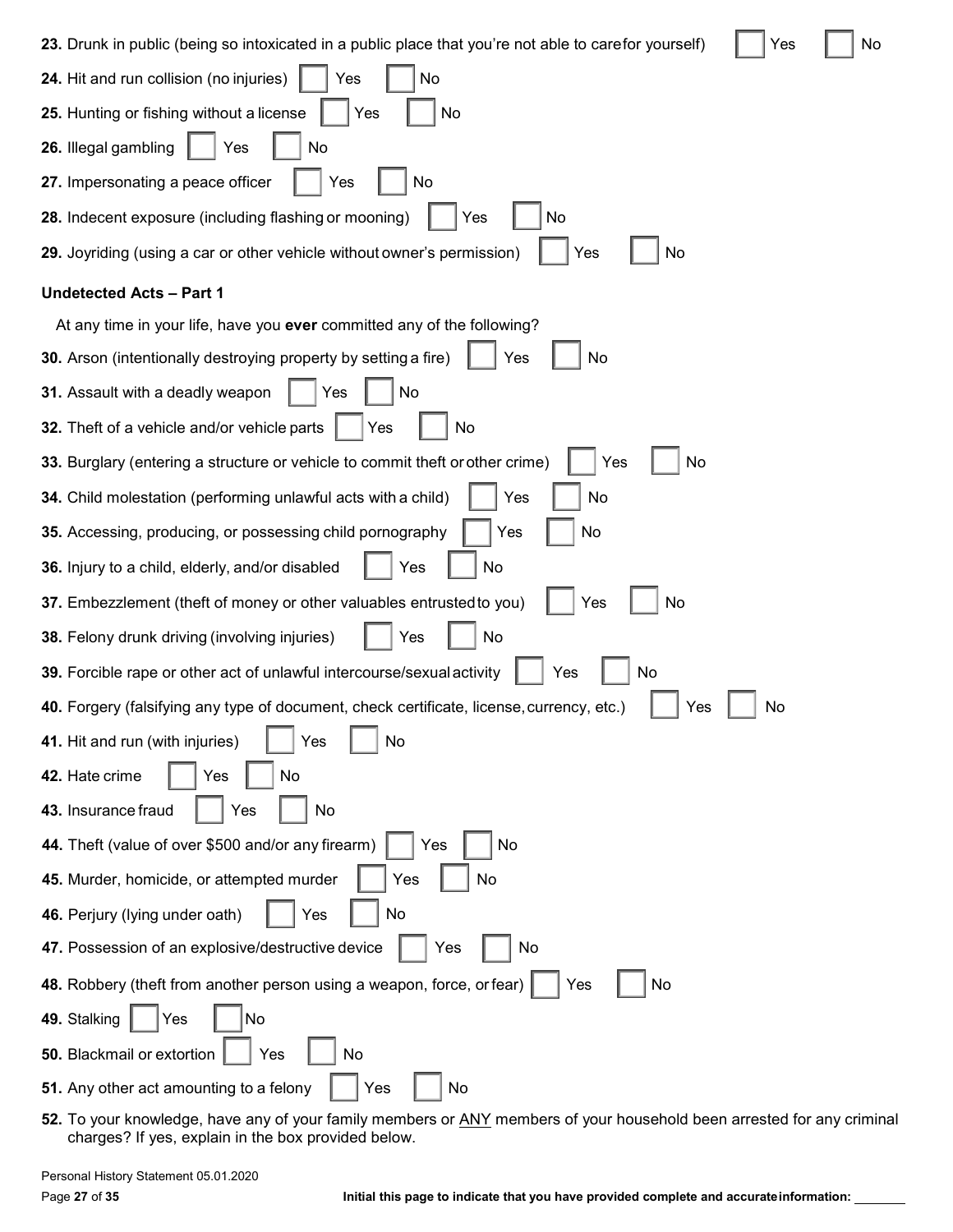If you answered "**YES**" to **any** of the Questions 15 – 52 (on the previous two pages), fully explain circumstances, including dates, names of individuals involved, and resolution. Indicate the corresponding question number for each explanation.

Questions about your current and past recreational drug use. This covers the use of **any** drug, including the unauthorized use of prescription drugs. Your answers should include, **but not limited to**, your use of any of the following drugs.

|       | Amphetamines/Methamphetamine Uppers, Speed, Crank, etc. | Heroin/Opium               |
|-------|---------------------------------------------------------|----------------------------|
|       | Barbiturates (Downers)                                  | Marijuana                  |
|       | Cocaine/Crack Cocaine                                   | Mescaline                  |
|       | Designer Drugs (Ecstasy, Synthetic Heroin, etc.)        | Morphine                   |
|       | GHB (Date Rape Drug)                                    | <b>PCP/Angel Dust</b>      |
|       | Glue                                                    | Quaaludes                  |
|       | Hallucinogens (Peyote, LSD, Mushrooms)                  | <b>Steroids</b>            |
|       | Hashish/Hashish Oil                                     | Tetrahydrocannabinol (THC) |
| $\mu$ |                                                         |                            |

**53. Within the past three years**, have you used any non-prescribed drug(s) as indicated above or unauthorized prescription drugs?  $\parallel$   $\parallel$  Yes  $\parallel$   $\parallel$  No

If yes, give details, including drug(s) used and circumstances:

**54.** Prior to the past three years (check all that apply):

I have never used any drug recreationally.

I have tried or used one or more drugs listed above, but only under limited circumstances (for example: experimentation, at parties, concerts, special events, etc.).

## If you have, give details including drug(s) used, most recent date used, and circumstances: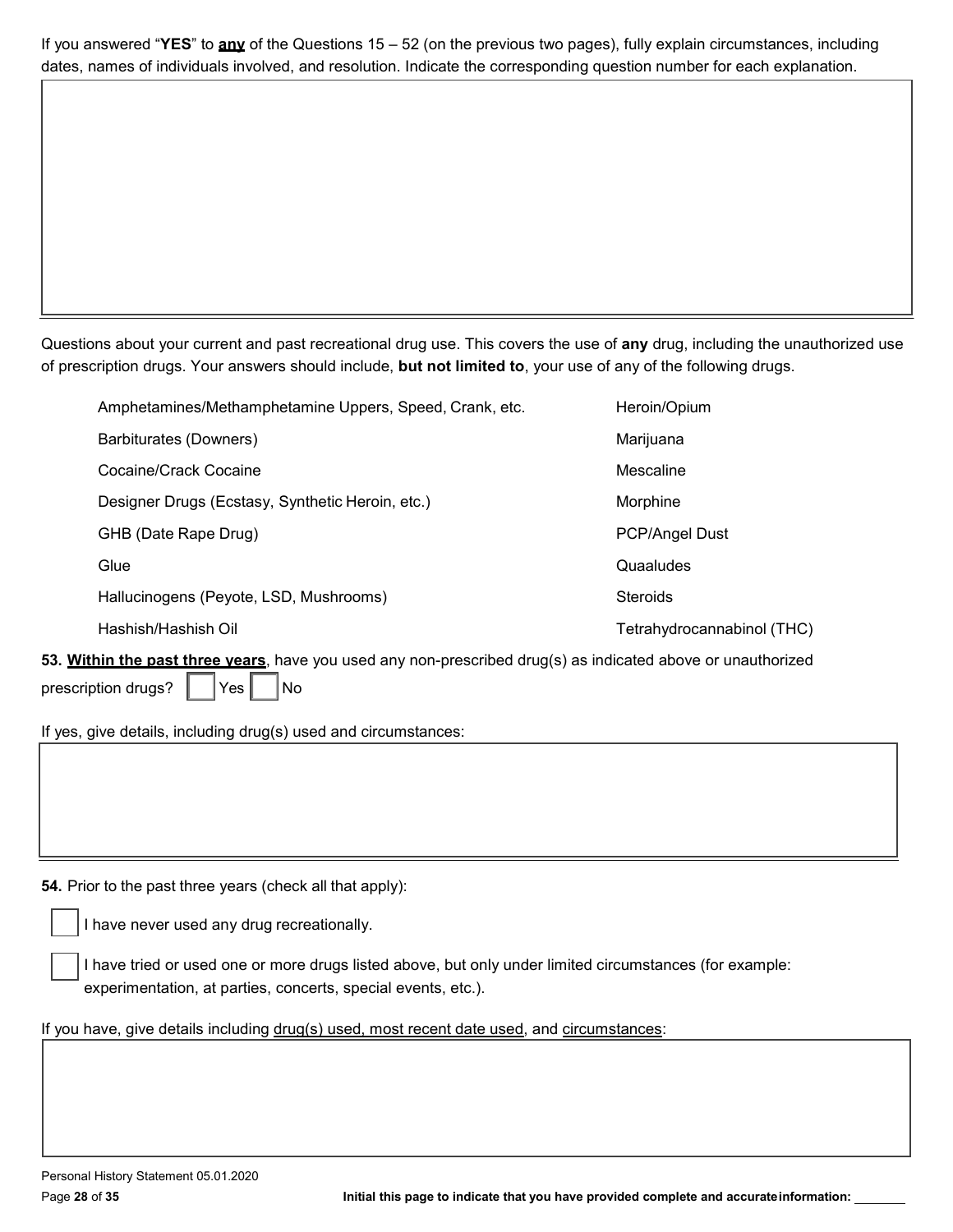| Purchased<br>Furnished<br>Cultivated<br>Manufactured<br>Carried or held for another<br>Sold<br>If you checked any of the items above, give details including drug(s) involved, over what time period(s), and circumstances:<br><b>SECTION 9: MOTOR VEHICLE OPERATION</b><br>Current Driver License #:<br>State of Issue:<br><b>Expiration Date:</b><br>Full name under which license was granted:<br>List other states where you have been licensed to operate a motor vehicle:<br>N/A<br>State of Issue:<br>Type of License:<br>License Number:<br>Name under which license was granted:<br>N/A<br>State of Issue:<br>Type of License:<br>License Number:<br>2.<br>Name under which license was granted: |  |  |  |
|-----------------------------------------------------------------------------------------------------------------------------------------------------------------------------------------------------------------------------------------------------------------------------------------------------------------------------------------------------------------------------------------------------------------------------------------------------------------------------------------------------------------------------------------------------------------------------------------------------------------------------------------------------------------------------------------------------------|--|--|--|
|                                                                                                                                                                                                                                                                                                                                                                                                                                                                                                                                                                                                                                                                                                           |  |  |  |
|                                                                                                                                                                                                                                                                                                                                                                                                                                                                                                                                                                                                                                                                                                           |  |  |  |
|                                                                                                                                                                                                                                                                                                                                                                                                                                                                                                                                                                                                                                                                                                           |  |  |  |
|                                                                                                                                                                                                                                                                                                                                                                                                                                                                                                                                                                                                                                                                                                           |  |  |  |
|                                                                                                                                                                                                                                                                                                                                                                                                                                                                                                                                                                                                                                                                                                           |  |  |  |
|                                                                                                                                                                                                                                                                                                                                                                                                                                                                                                                                                                                                                                                                                                           |  |  |  |
|                                                                                                                                                                                                                                                                                                                                                                                                                                                                                                                                                                                                                                                                                                           |  |  |  |
|                                                                                                                                                                                                                                                                                                                                                                                                                                                                                                                                                                                                                                                                                                           |  |  |  |
|                                                                                                                                                                                                                                                                                                                                                                                                                                                                                                                                                                                                                                                                                                           |  |  |  |
|                                                                                                                                                                                                                                                                                                                                                                                                                                                                                                                                                                                                                                                                                                           |  |  |  |
|                                                                                                                                                                                                                                                                                                                                                                                                                                                                                                                                                                                                                                                                                                           |  |  |  |
|                                                                                                                                                                                                                                                                                                                                                                                                                                                                                                                                                                                                                                                                                                           |  |  |  |
|                                                                                                                                                                                                                                                                                                                                                                                                                                                                                                                                                                                                                                                                                                           |  |  |  |
|                                                                                                                                                                                                                                                                                                                                                                                                                                                                                                                                                                                                                                                                                                           |  |  |  |
|                                                                                                                                                                                                                                                                                                                                                                                                                                                                                                                                                                                                                                                                                                           |  |  |  |
| State of Issue:<br>N/A<br>Type of License:<br>License Number:                                                                                                                                                                                                                                                                                                                                                                                                                                                                                                                                                                                                                                             |  |  |  |
| Name under which license was granted:                                                                                                                                                                                                                                                                                                                                                                                                                                                                                                                                                                                                                                                                     |  |  |  |
| Have you ever been refused a driver's license by any state?<br>No<br>Yes                                                                                                                                                                                                                                                                                                                                                                                                                                                                                                                                                                                                                                  |  |  |  |
| If yes, explain (include when, where, and circumstances):                                                                                                                                                                                                                                                                                                                                                                                                                                                                                                                                                                                                                                                 |  |  |  |
|                                                                                                                                                                                                                                                                                                                                                                                                                                                                                                                                                                                                                                                                                                           |  |  |  |
|                                                                                                                                                                                                                                                                                                                                                                                                                                                                                                                                                                                                                                                                                                           |  |  |  |
|                                                                                                                                                                                                                                                                                                                                                                                                                                                                                                                                                                                                                                                                                                           |  |  |  |
| Has your driver's license ever been suspended or revoked?<br>No<br>Yes                                                                                                                                                                                                                                                                                                                                                                                                                                                                                                                                                                                                                                    |  |  |  |
| If yes, explain (include when, where, and circumstances):                                                                                                                                                                                                                                                                                                                                                                                                                                                                                                                                                                                                                                                 |  |  |  |
|                                                                                                                                                                                                                                                                                                                                                                                                                                                                                                                                                                                                                                                                                                           |  |  |  |
|                                                                                                                                                                                                                                                                                                                                                                                                                                                                                                                                                                                                                                                                                                           |  |  |  |
|                                                                                                                                                                                                                                                                                                                                                                                                                                                                                                                                                                                                                                                                                                           |  |  |  |
|                                                                                                                                                                                                                                                                                                                                                                                                                                                                                                                                                                                                                                                                                                           |  |  |  |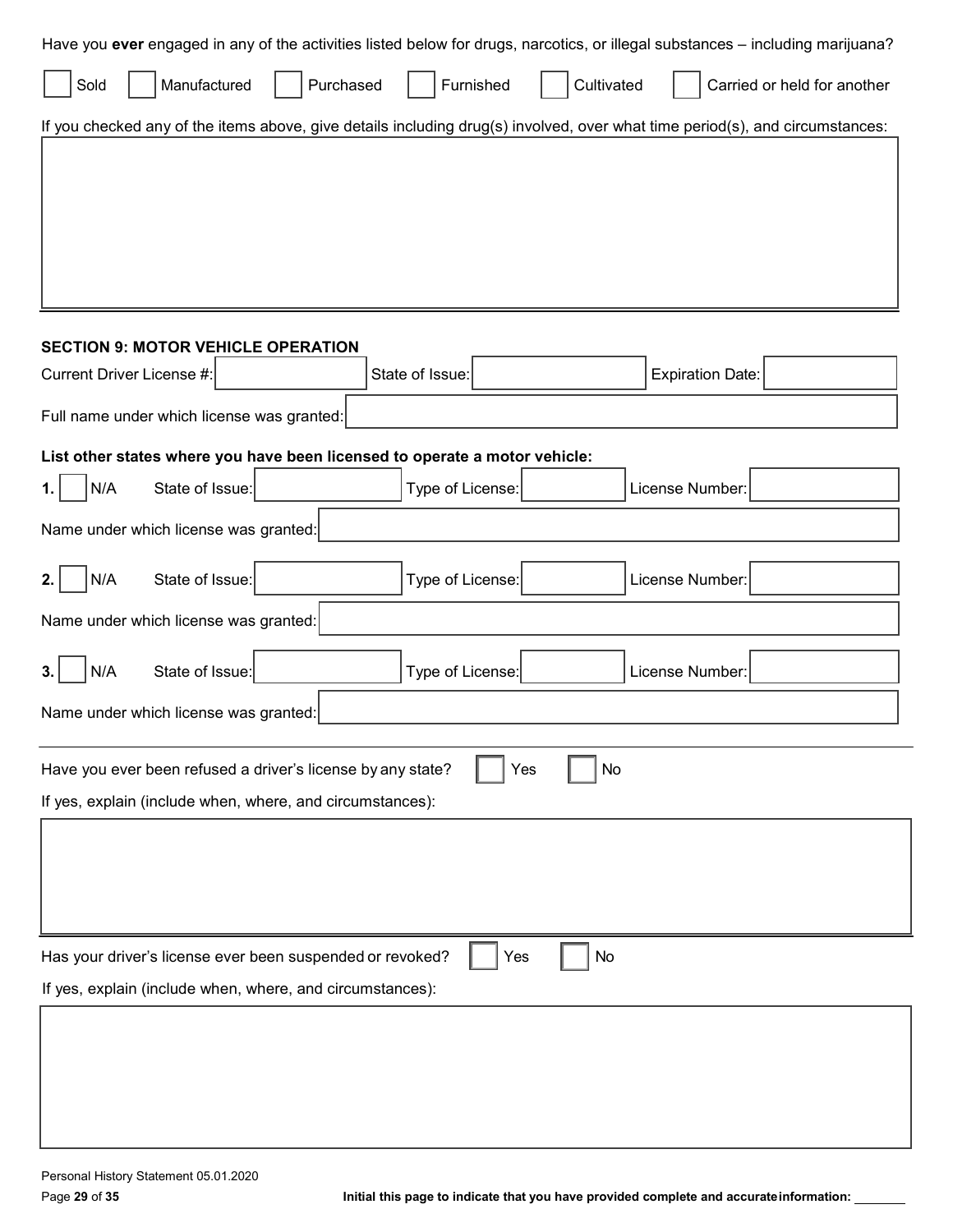# **List your current liability insurance on your vehicle(s):**

| Insured<br>4. Type of Coverage:                                                                              | <b>Bonded</b>               | Cash Deposit                                |  |
|--------------------------------------------------------------------------------------------------------------|-----------------------------|---------------------------------------------|--|
| Vehicle Make/Model:                                                                                          | Year:                       | Vehicle License:                            |  |
| Insurance Company:                                                                                           | Policy Number:              | Expires:                                    |  |
| Address:                                                                                                     |                             |                                             |  |
| City:                                                                                                        | State:<br>Zip:              | Contact Number:                             |  |
| 5. Type of Coverage:<br>Insured                                                                              | <b>Bonded</b>               | Cash Deposit                                |  |
| Vehicle Make/Model:                                                                                          | Year:                       | Vehicle License:                            |  |
| Insurance Company:                                                                                           | Policy Number:              | Expires:                                    |  |
| Address:                                                                                                     |                             |                                             |  |
| City:                                                                                                        | State:<br>Zip:              | Contact Number:                             |  |
| 6. Type of Coverage:<br>Insured                                                                              | <b>Bonded</b>               | Cash Deposit                                |  |
| Vehicle Make/Model:                                                                                          | Year:                       | Vehicle License:                            |  |
| Insurance Company:                                                                                           | Policy Number:              | Expires:                                    |  |
| Address:                                                                                                     |                             |                                             |  |
| City:                                                                                                        | State:<br>Zip:              | Contact Number:                             |  |
| Cash Deposit<br><b>Bonded</b><br>7. Type of Coverage:<br>Insured                                             |                             |                                             |  |
| Vehicle Make/Model:                                                                                          | Year:                       | Vehicle License:                            |  |
| Insurance Company:                                                                                           | Policy Number:              | Expires:                                    |  |
| Address:                                                                                                     |                             |                                             |  |
| City:                                                                                                        | State:<br>Zip:              | <b>Contact Number:</b>                      |  |
| List all traffic citations, excluding parking citations, that you have received within the past seven years: |                             |                                             |  |
| 8. Nature of Violation:                                                                                      |                             |                                             |  |
| Location (Street, City, State, Zip):                                                                         |                             |                                             |  |
| Date Violation Occurred:                                                                                     | Not Guilty<br>Action Taken: | <b>Traffic School</b><br>Fined<br>Dismissed |  |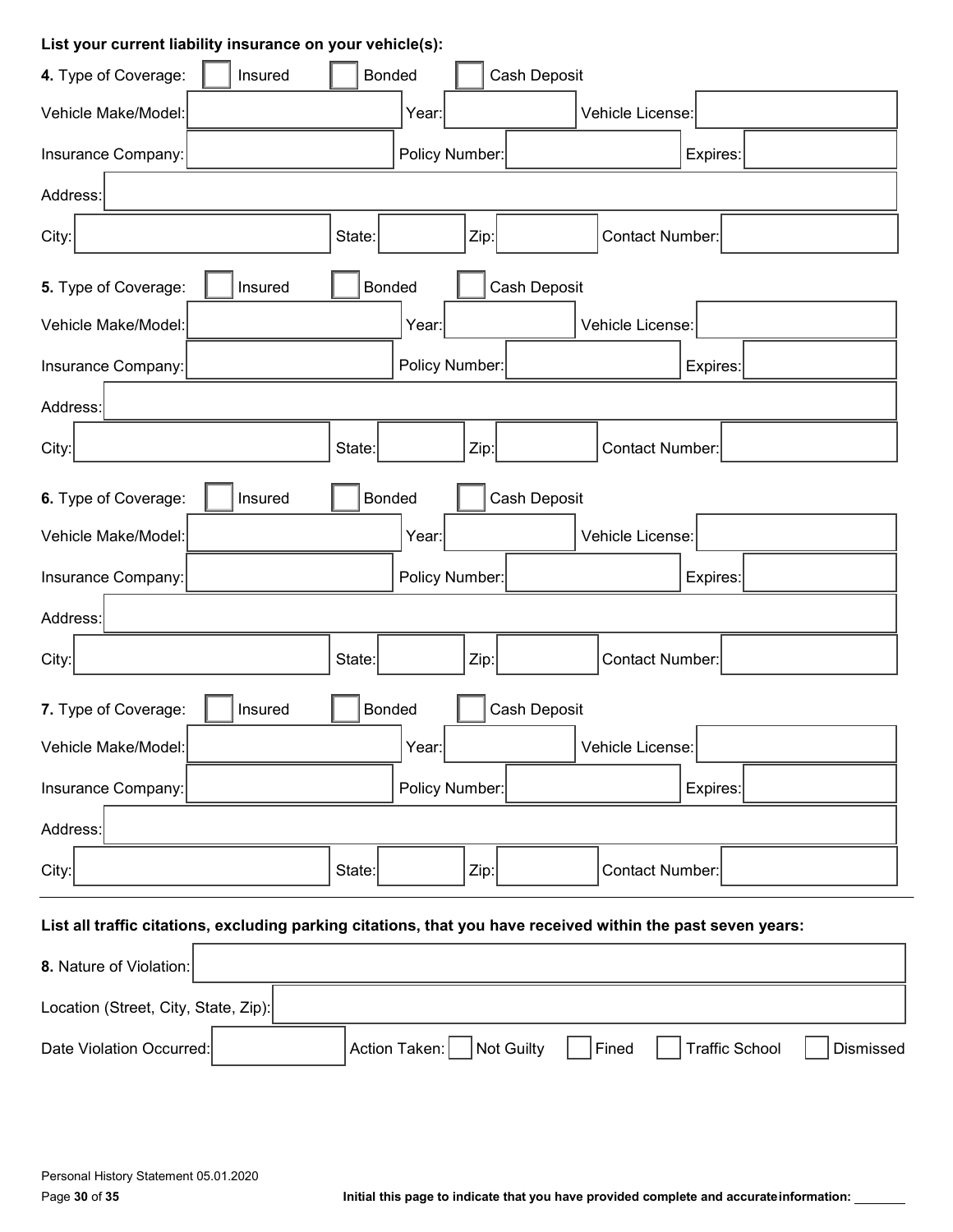| 9. Nature of Violation:                                                                                                                                  |  |  |  |
|----------------------------------------------------------------------------------------------------------------------------------------------------------|--|--|--|
| Location (Street, City, State, Zip):                                                                                                                     |  |  |  |
| <b>Traffic School</b><br>Dismissed<br>Date Violation Occurred:<br>Action Taken:  <br>Not Guilty<br>Fined                                                 |  |  |  |
| 10. Nature of Violation:                                                                                                                                 |  |  |  |
| Location (Street, City, State, Zip):                                                                                                                     |  |  |  |
| <b>Not Guilty</b><br>Action Taken:<br><b>Traffic School</b><br>Dismissed<br>Date Violation Occurred:<br>Fined                                            |  |  |  |
| Has a traffic citation ever resulted in a warrant or caused your driver's license to be withheld due to any of the following? (Check<br>all that apply). |  |  |  |
| Failed to complete traffic school<br>Failed to pay the required fine<br>Failed to appear                                                                 |  |  |  |
| If checked, explain circumstances:                                                                                                                       |  |  |  |
|                                                                                                                                                          |  |  |  |
|                                                                                                                                                          |  |  |  |
| No<br>Have you been involved as the driver in a motor vehicle accident within the pastseven years?<br>Yes                                                |  |  |  |
| If yes, give details:<br>Location (Street, City, State, Zip):<br><b>11. Date:</b>                                                                        |  |  |  |
|                                                                                                                                                          |  |  |  |
| Injury or Non-Injury?<br>Police Report?<br>No<br>Non-Injury<br>Injury<br>Yes                                                                             |  |  |  |
| Law Enforcement Agency:                                                                                                                                  |  |  |  |
| Location (Street, City, State, Zip):<br><b>12. Date:</b>                                                                                                 |  |  |  |
| Police Report?<br>Injury or Non-Injury?<br>Non-Injury<br>No<br>Injury<br>Yes                                                                             |  |  |  |
| Law Enforcement Agency:                                                                                                                                  |  |  |  |
| <b>13. Date:</b><br>Location (Street, City, State, Zip):                                                                                                 |  |  |  |
| Police Report?<br>Yes<br>Injury or Non-Injury?<br>Non-Injury<br>No<br>Injury                                                                             |  |  |  |
| Law Enforcement Agency:                                                                                                                                  |  |  |  |
| <b>14. Date:</b><br>Location (Street, City, State, Zip):                                                                                                 |  |  |  |
| Non-Injury<br>No<br>Injury or Non-Injury?<br>Police Report?<br>Injury<br>Yes                                                                             |  |  |  |
| Law Enforcement Agency:                                                                                                                                  |  |  |  |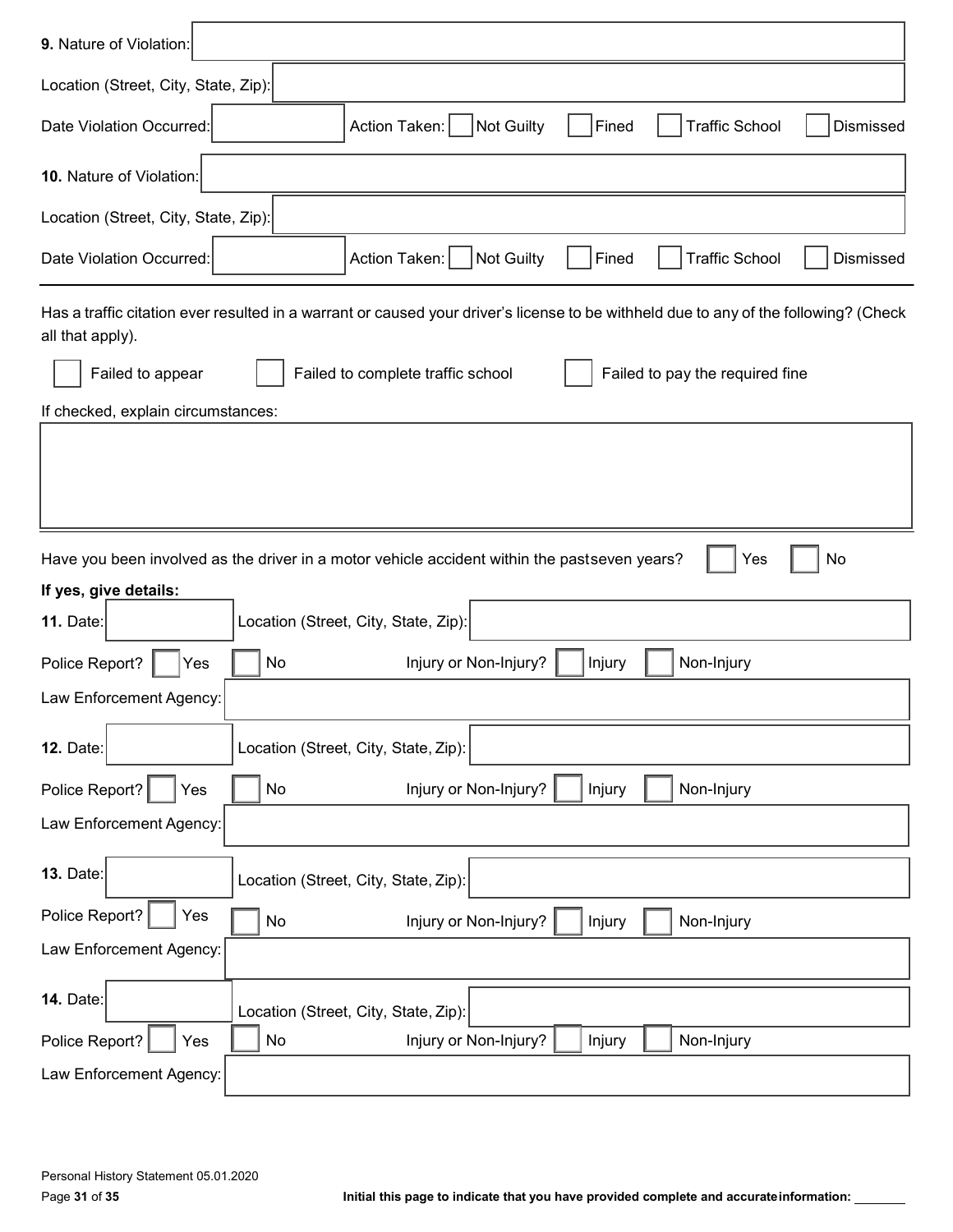| Have you ever driven a vehicle without auto insurance, as required by law?<br>No<br>Yes                                                                                                                                                                                                                                                            |  |  |  |
|----------------------------------------------------------------------------------------------------------------------------------------------------------------------------------------------------------------------------------------------------------------------------------------------------------------------------------------------------|--|--|--|
| If yes, give reason:                                                                                                                                                                                                                                                                                                                               |  |  |  |
| Location (Street, City, State, Zip):<br>Date:                                                                                                                                                                                                                                                                                                      |  |  |  |
| Have you ever been refused automobile liability insurance, or a bond, or had a policy cancelled?<br>Yes<br>No                                                                                                                                                                                                                                      |  |  |  |
| If yes, give reason:                                                                                                                                                                                                                                                                                                                               |  |  |  |
| Insurance Company:<br>Date:                                                                                                                                                                                                                                                                                                                        |  |  |  |
| Location (Street, City, State, Zip):                                                                                                                                                                                                                                                                                                               |  |  |  |
| Use this space for additional information you would like to include regarding your driving record.                                                                                                                                                                                                                                                 |  |  |  |
|                                                                                                                                                                                                                                                                                                                                                    |  |  |  |
|                                                                                                                                                                                                                                                                                                                                                    |  |  |  |
|                                                                                                                                                                                                                                                                                                                                                    |  |  |  |
|                                                                                                                                                                                                                                                                                                                                                    |  |  |  |
| 15. Are you or have you ever been, a member or associate of a criminal enterprise, street gang, or any other group that<br>advocates violence against individuals because of their race, religion, political affiliation, ethnic origin, nationality, gender,<br>sexual preference, or disability?<br>No<br>Yes                                    |  |  |  |
| 16. Do you have, or have you ever had, a tattoo signifying membership in, or affiliation with, a criminal enterprise, street gang,<br>or any other group that advocates violence against individuals because of their race, religion, political affiliation, ethnic origin,<br>nationality, gender, sexual preference, or disability?<br>Yes<br>No |  |  |  |
| 17. Since the age of 17, have you ever been involved in an anger-provoked physical fight, confrontation, or other violentact?<br>No<br>Yes                                                                                                                                                                                                         |  |  |  |
| 18. Have you ever hit or physically overpowered a spouse, romantic partner, or family members?<br>No<br>Yes                                                                                                                                                                                                                                        |  |  |  |
| If you answered "YES" to $any$ of the questions $15 - 18$ (above), give details, dates, and circumstances. Indicate the<br>corresponding question number.                                                                                                                                                                                          |  |  |  |
|                                                                                                                                                                                                                                                                                                                                                    |  |  |  |
|                                                                                                                                                                                                                                                                                                                                                    |  |  |  |
|                                                                                                                                                                                                                                                                                                                                                    |  |  |  |
|                                                                                                                                                                                                                                                                                                                                                    |  |  |  |
|                                                                                                                                                                                                                                                                                                                                                    |  |  |  |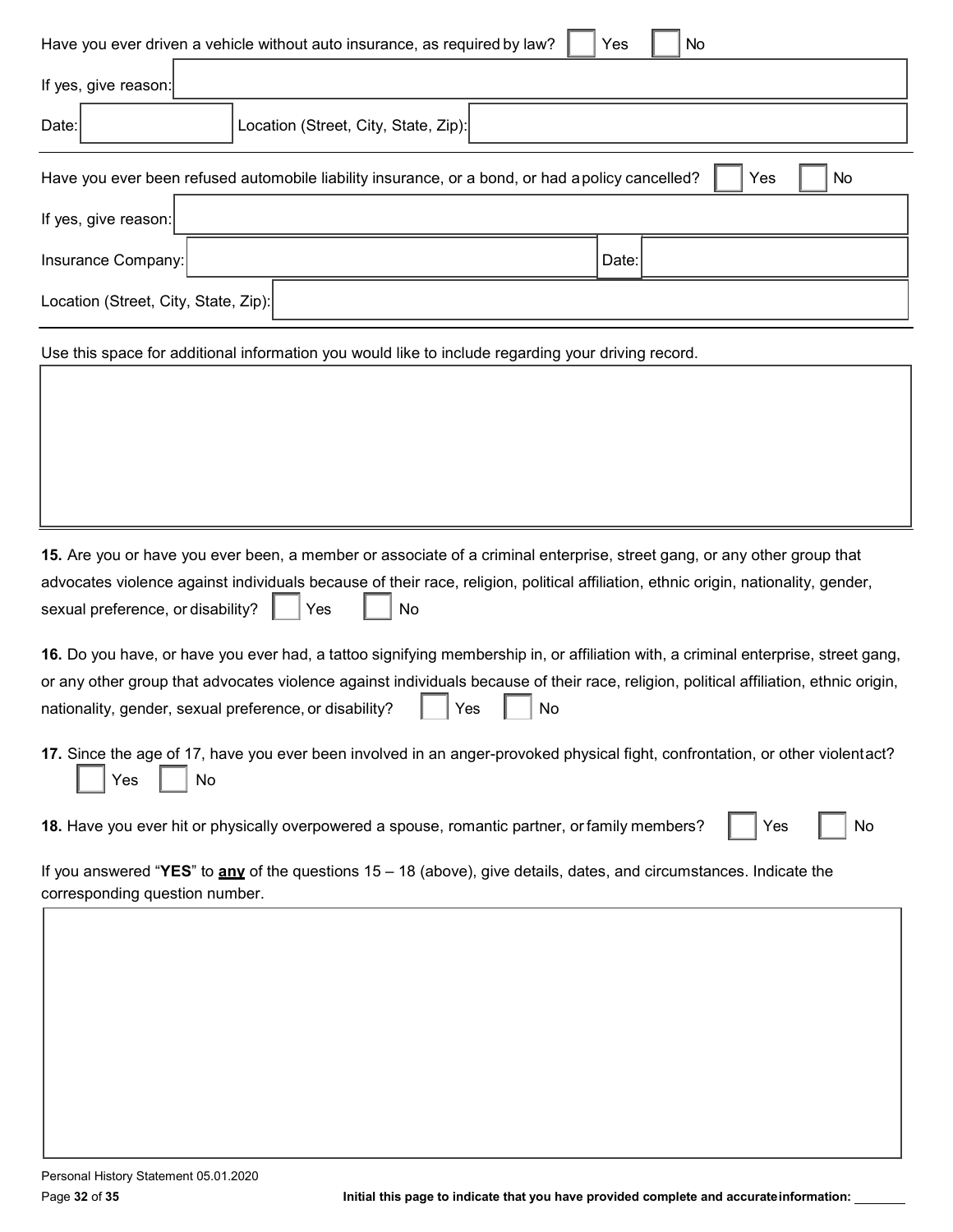# **SECTION 10: SOCIAL MEDIA SITES**

| Have you ever had a social media site (i.e. Facebook, My Space, Instagram, Snapchatetc.)? $\Box$ Yes $\Box$ No |  |  |
|----------------------------------------------------------------------------------------------------------------|--|--|
|                                                                                                                |  |  |

List all social media sites, blogs, and/or websites you have created. Provide the website URL and your username.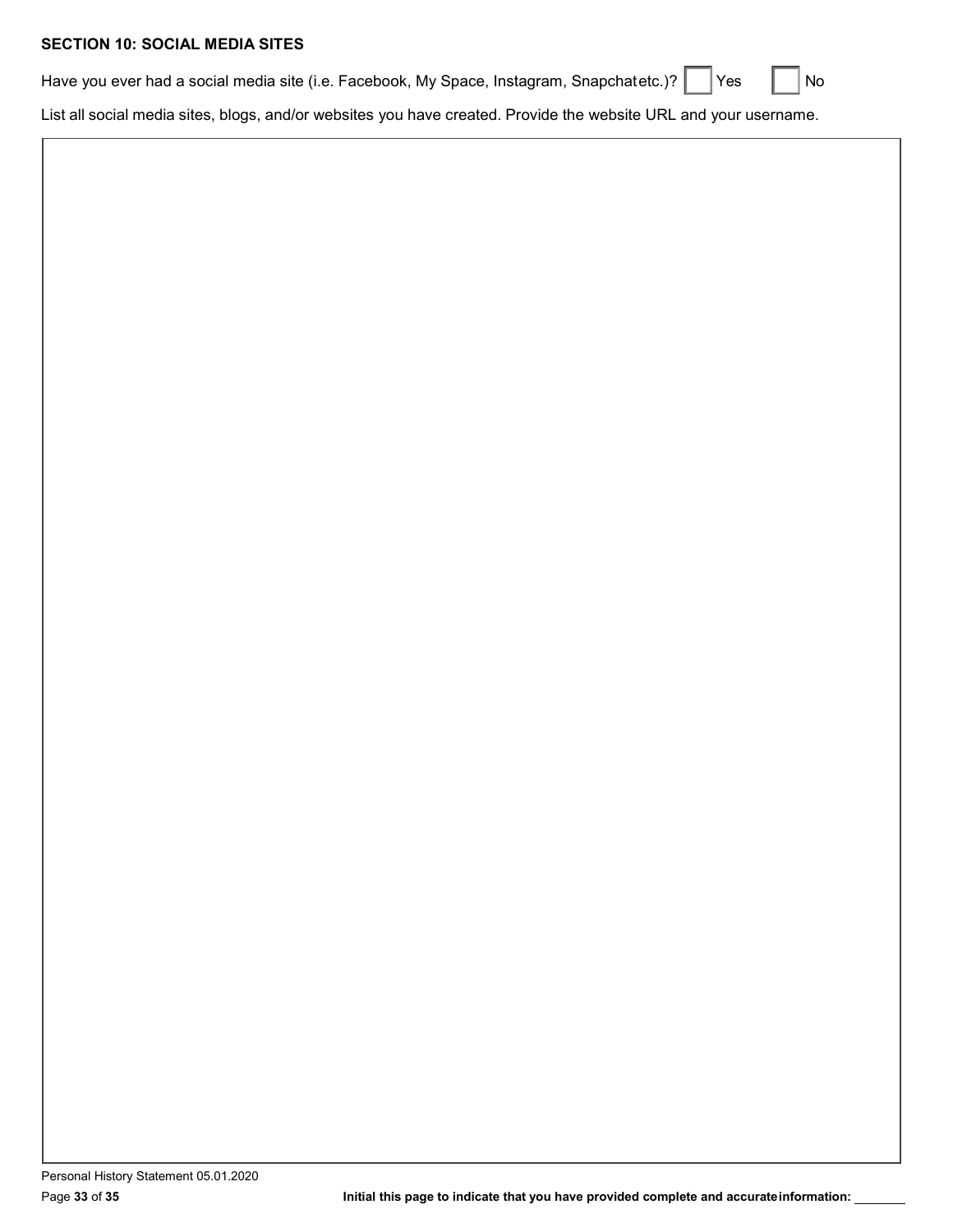### **SECTION 11: ADDITIONAL SPACE**

- Duplicate this page as needed to include additional information that does not fit elsewhere on this form (e.g., additional family members, schools, residences, employers, explanations to questions, etc.).
- Identify the corresponding section, question number, and specific item being referenced.